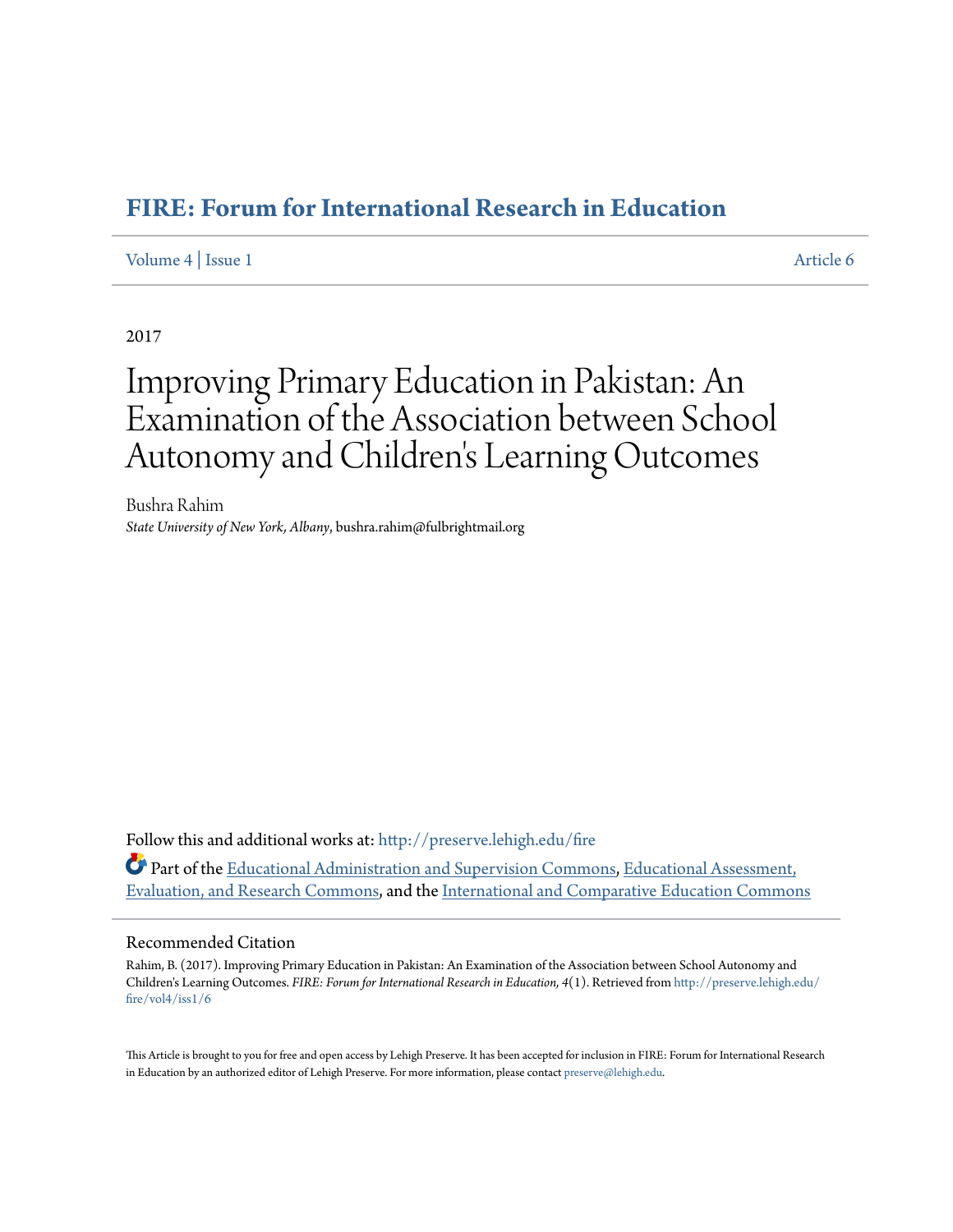# Improving Primary Education in Pakistan: An Examination of the Association between School Autonomy and Children's Learning Outcomes

### **Abstract**

The purpose of this study is to explore the impact of the delegation of financial authority to public primary schools through Parent-Teacher Councils (PTCs) on learning outcomes of primary school children in the Khyber Pakhtunkhwa (KP) province, Pakistan. The learning outcomes were measured in three subject areas (Urdu, English, and Mathematics). Three sources of data were used: a) Education Management Information System (EMIS), which is obtained from the Ministry of Education KP and is an official compilation of institutional data on education; b) Annual Status of Education Reports (ASER), which is a household based, citizen led survey for evaluating the learning effectiveness of children of age 5-16 years; and c) a specially designed survey questionnaire used to compile information about PTCs and school quality from 222 public primary schools in the KP Province. Results show that *school size, separate classrooms and children's attendance* are significant in determining Urdu reading skills; whereas *school size monograde schools* and *PTR (grades 3-5)* are significant in determining English reading skills as well as numeracy skills.

#### **Keywords**

school autonomy, learning outcomes, rural primary schools, Parent-Teacher Councils

#### **Cover Page Footnote**

I gratefully acknowledge the insightful comments received from the editors and four anonymous reviewers.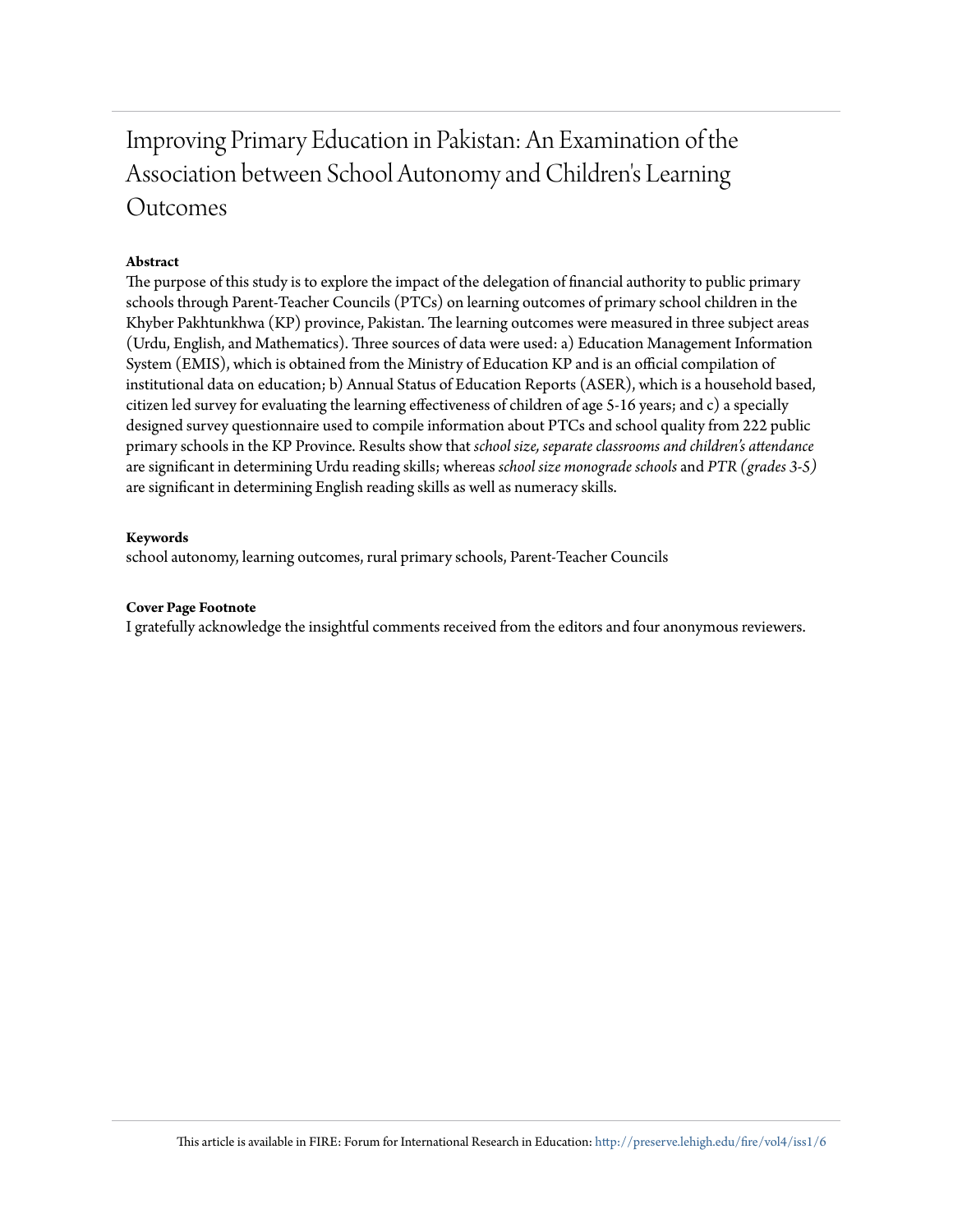# **IMPROVING PRIMARY EDUCATION IN PAKISTAN: AN EXAMINATION OF THE ASSOCIATION BETWEEN SCHOOL AUTONOMY AND CHILDREN'S LEARNING OUTCOMES**

# **Bushra Rahim<sup>1</sup>**

*State University of New York, Albany, USA Adam Smith International, Pakistan*

### **Introduction**

 $\overline{\phantom{a}}$ 

Governments around the world are introducing a range of strategies to improve the quality and quantity of education services provided by public schools. One such strategy is decentralization of autonomy from the central government to the school level, popularly known as School-Based Management (SBM). Autonomy in education can be viewed from three perspectives: political, financial, and administrative or bureaucratic autonomy. Political autonomy refers to assigning power to political representatives at lower levels of government (Fiske, 1996). The recent local government elections held in 2013 in Pakistan is an example of devolution of political autonomy from the provincial to local governments - districts, tehsils and village councils. Fiscal autonomy, inter alia, concerns with imposition of taxes and revenue generation by the provincial and local governments and the discretion for allocation or reallocation of resources (Verhoest, Peters, Bouckaert, & Verschuere, 2004). Administrative autonomy refers to transferring the control of the district workforce - setting the rules and modalities such as salary, career path, and number of employees of the district's workforce - from the province to the local governments (Fiske, 1996).

In Pakistan, the devolution of autonomy to schools is being emphasized by National Education Policies since 1959 with a renewed interest in community participation since 1992 (Ministry of Education, 1992; Farooqi, 2011). However, it was not until the passage of Local Government Ordinance (LGO) in 2001 that some of the provincial subjects, education being one of them, were devolved to the districts. The district governments were tasked to administer primary and secondary education (Farooqi, 2011). Under the LGO 2001, the School Management Committees/Parent-Teacher Associations (SMCs/PTAs) were created and their functions envisioned to create venues through which communities can get involved in school governance and decision-making (Nayyar-Stone et al, 2006). Though SMCs/PTAs were in place in all the four provinces their role was almost negligible in school improvement due to lack of fiscal and administrative autonomy (Shah, 2003).

<sup>1</sup> *Correspondence*: Mail: Dr. Durr-i-Kamil Road, Bangesh Street, Jana H#112, Peshawar, Khyber Pakhtunkhwa, 25000; E-Mail: [bushra.rahim@fulbrightmail.org.](mailto:bushra.rahim@fulbrightmail.org)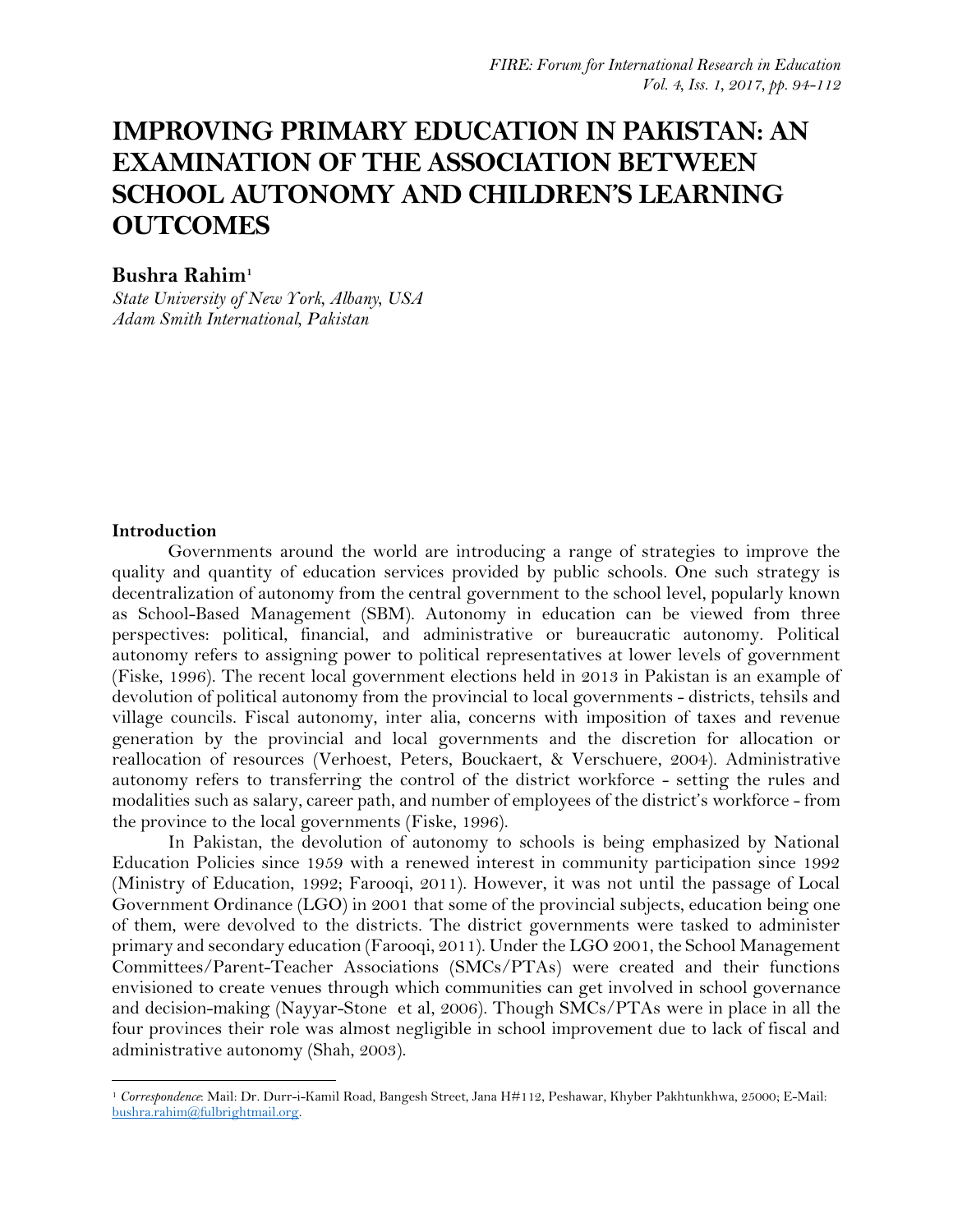The Government of Khyber Pakhtunkhwa took a lead in this regard and initiated a series of reforms in 2006-07 to grant fiscal and administrative autonomy to all the 28,000 public schools in the province. As a first step, the Government renamed the Parent-Teacher Associations (PTAs) as Parent Teacher Councils (PTCs) and increased their non-salary budget from Rs. 2,000 (US\$ 20) lump-sum per classroom to Rs. 7,000 (US\$ 70) per classroom per annum for the operation and maintenance of schools (Elementary and Secondary Education Department [E&SE], 2013). Second, a mechanism was devised for upfront transfer of budgets to the bank account of the PTCs right at the start of a financial year so that the schools can spend it on needbasis (ibid). The previous mechanism of centralized purchases was done away with which was prone to corruption, delays in purchases, and poor quality of items. Another important feature of the fiscal autonomy was local decision-making: the PTCs were authorized to spend the budget on need-basis hence giving them the authority to make the spending decisions on their own. Discussions with the head masters – members PTC and co-signatories of PTC accounts who are authorized to operate council's bank account – and analyses of various national and international assessment reports at that time revealed that due to the fear of bureaucratic audit, schools were reluctant to spend the funds and hence every year the budget would get lapsed. In order to resolve this issue, a system of independent, third-party audit, once in three years, was introduced (ibid). Also, the budget was mandated to be non-lapsable in case schools do not utilize their budgets during a financial year. Furthermore, the PTCs were authorized to hire a contract teacher on temporary basis and to pay his/her salary from the PTC budget. Other features of the reforms included restructuring of the council's composition, formulation of PTC functions and community participation especially parents. These features have been published as a guide, for general as well as stakeholders' information, known as PTC Guide in 2007 and are still being used.

As mentioned in the beginning, the objective of devolving authority to schools was to improve the productivity of schools. Hence, this study investigates whether PTC reforms have affected real change on the ground - by examining the association between PTC reforms variables and children's learning outcomes in all three categories of schools that are girls' only, boys' only and mixed public primary schools in KP.

#### **Theoretical Framework**

This section develops a theoretical framework for understanding how PTC reforms are likely to create conducive school environment and what kinds of impact such an environment may have on students' learning outcomes. Conducive school environment, in case of KP province, was devolution of decision-making authority over two out of five major PTC functions - budget (allocating budget) and maintenance and infrastructure (purchase of educational materials and improving infrastructure). The other three functions of PTC, as characterized by di Gropello (2006) are: personnel management (hiring and firing teachers and other school staff), pedagogy (developing curriculum), and monitoring and evaluation (monitoring and evaluating teacher performance and student learning outcomes) (Barrera-Osorio, Fasih, and Patrinos, 2009; di Gropello, 2006). However, these areas were not devolved to the PTC in KP province and hence are not assessed in this study.

To measure the impact of such a school environment on students' learning outcomes, two major strand of literature exists: education literature and economic literature. Education literature has focused on self-diagnostic questions i.e. the project staff had a choice to correct issues that arise during the implementation (Barrera-Osorio, Fasih, and Patrinos, 2009). This kind of literature has applied micro-evaluation techniques such as randomized control trials, difference-in-difference and regression-discontinuity designs to interpret specific interventions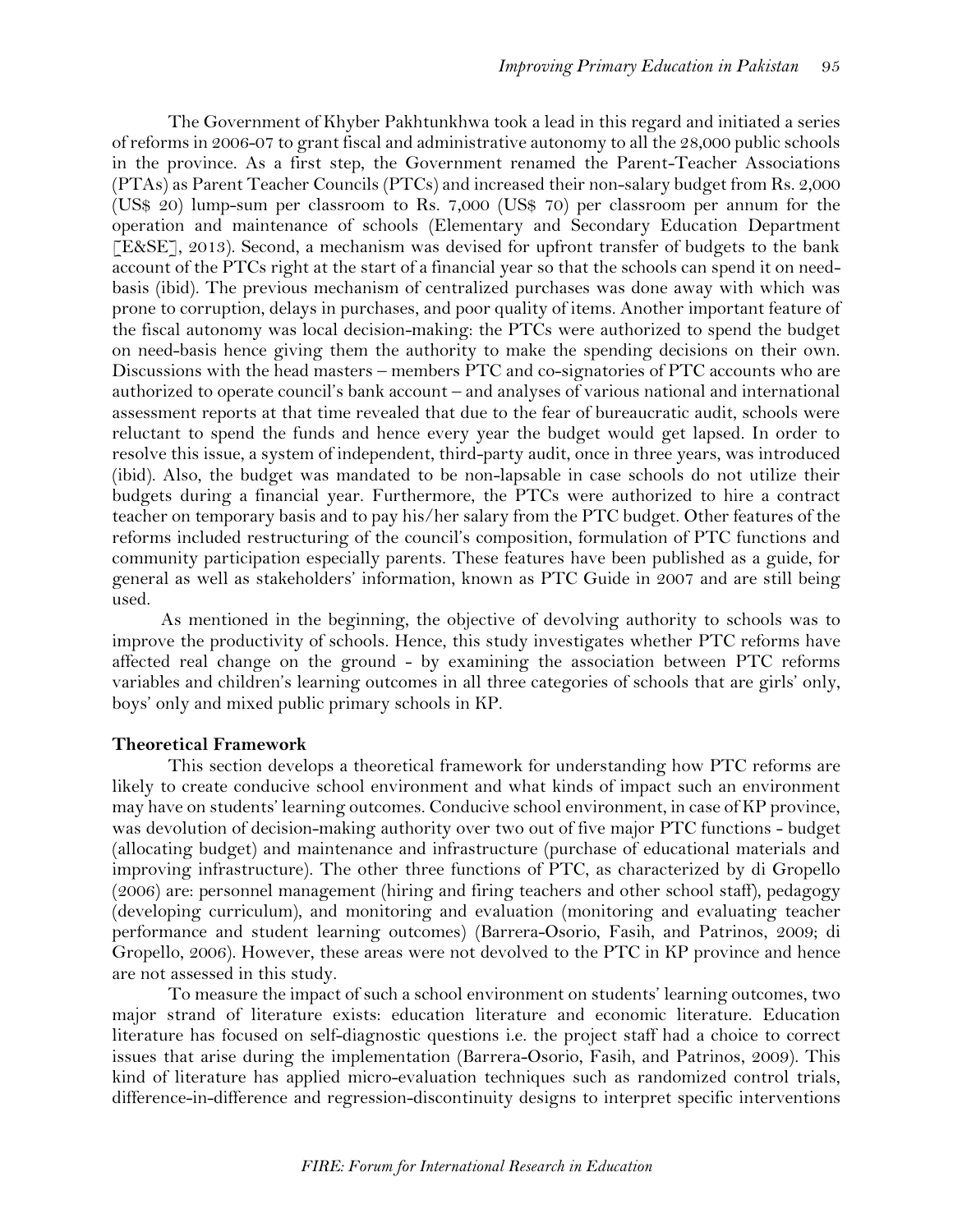(Hanushek, Link and Woessmann, 2011; Pradhan, Daniel, Amanda, Maisy, Arya, Armida, and Rima, 2014). On the other hand, economic literature has addressed questions of budget and accounting system and personnel management (Barrera-Osorio, Fasih, and Patrinos, 2009). Such studies have used education production function model to understand how factors like budget, and school resources affect students' educational outcomes e.g. school attainment, enrolment, and learning (Chudgar and Shafiq, 2010; Hanushek, Link and Woessmann, 2011; Jimenez and [Sawada,](http://econpapers.repec.org/RAS/psa494.htm) 2003; di Gropello and Marshall, 2005).

Motivated by the second strand of literature, this paper uses education production function model as the theoretical basis for econometric specification because it argues that school inputs (budget and school resources) affect student's outcomes and the effective way to improve this input in the production function is to give the school the autonomy over those functions. Besides, the nature of PTC reform (devolution of financial autonomy), availability of data and nature of research question (to assess the association between PTC reforms and children's learning outcomes) necessitated the use of education production function. For a detailed discussion on education production function model see Rahim (in press: "theoretical framework", para 3).

As mentioned above, PTC reforms resulted in various interventions such as: increase in non-salary budget per classroom per annum, opening of PTC bank accounts by all public schools, transfer of budget directly to the PTC bank accounts, timely availability of budget, need based spending, introduction of third-party audit thus replacing traditional bureaucratic audit, exempting PTC budget from being lapsed, hiring teachers, restructuring of PTC composition, formulation of PTC functions and ensuring community participation. These interventions resulted in improved students' attendance, school condition and improved learning outcomes.

Based on Pradhan et al's (2014) framework this study entails the intermediate steps along a path from fiscal devolution to improved learning outcomes. Mainly these steps relate to: opening of PTC bank accounts and transfer of budget directly to the PTC bank accounts by all public schools, need based spending, exempting PTC budget from being lapsed, introduction of third-party audit, ensuring community participation, hiring teachers, restructuring of PTC composition and formulation of PTC functions (see Figure 1). However, unlike their study that explored devolution from an organizational perspective in Indonesia, that is, if members were elected, and there was linkage with the village council how does that impact student outcomes, this study explores the relationship between PTC reform (devolution of financial autonomy) and students' learning outcomes through education function model. Various aspects of PTC reforms were assessed to analyze the association between PTC and learning outcomes such as: timely availability of funds, funds spent, parental involvement, students' sitting arrangement, students' attendance, school size, PTR, and multigrade schools.

## **Literature Review**

As mentioned in the beginning, the objective of devolving authority to schools is to improve the educational outcomes of students. Little research has been conducted so far to understand the relationship between fiscal autonomy and educational outcomes. The results have been mixed with countries like Philippines, Indonesia, Kenya, El Salvador, and Nicaragua (Khattri, Ling and Jha, 2010; Suryadarma et al, 2006; Sawada and Ragatz, 2005; Jimenez and Sawada, 2003; King and Özler, 1998) showing positive results while countries like Guatemala, Brazil and Honduras show no evidence of the reforms on test scores (Vásquez, 2012).

On the positive side, Gunnarsson, Orazem, Sánchez, & Verdisco (2009) found in their analysis of eight Latin American countries that school autonomy has a positive and statistically significant impact on the test scores of third and fourth graders. The authors measured the impact of school autonomy, community participation and school resources on student outcomes. Degree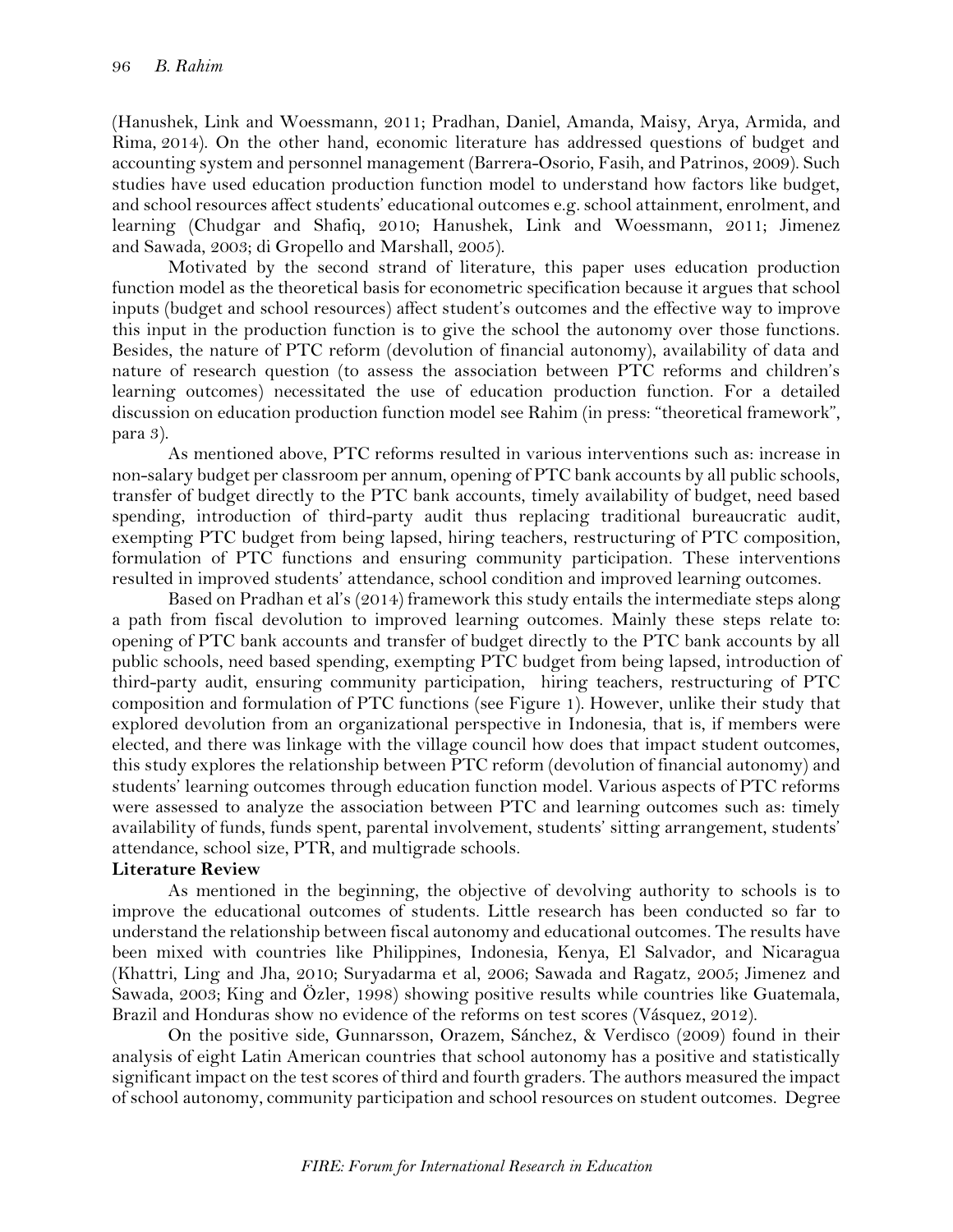of autonomy was measured with scale variable ranging from 1 (no authority) to 3 (high authority). School autonomy variables comprised of degree of autonomy in: hiring personnel, budget allocation, designing curriculum, disciplining and evaluating students and organizing extracurricular activities. The variables related to community participation consisted of participation of parents in school activities and children development. School resource variables were mainly related to the quality and quantity of school supplies. Using OLS method, Gunnarsson et al (2009) found that school autonomy has a positive impact on test scores when the government accorded the schools the right to manage as well as when the community willingly exercised local control by participating in day-to-day affairs of school. On the other hand, school autonomy had no effect on test scores when the schools did not willingly exercise local control although the government accorded them the right to manage. Other findings of the study are: school supplies shortages negatively affect language and mathematic test scores; parental participation increases language test scores but does not affect mathematic score; schools in localities with more educated parents are more autonomous, have more parental participation, have adequate school supplies that lead to better school outcomes.

**Figure 1: The Influence of School Autonomy on Children's Learning Outcomes. Modified version of the framework presented by Pradhan, Daniel, Amanda, Maisy, Arya, Armida, and Rima (2014).**

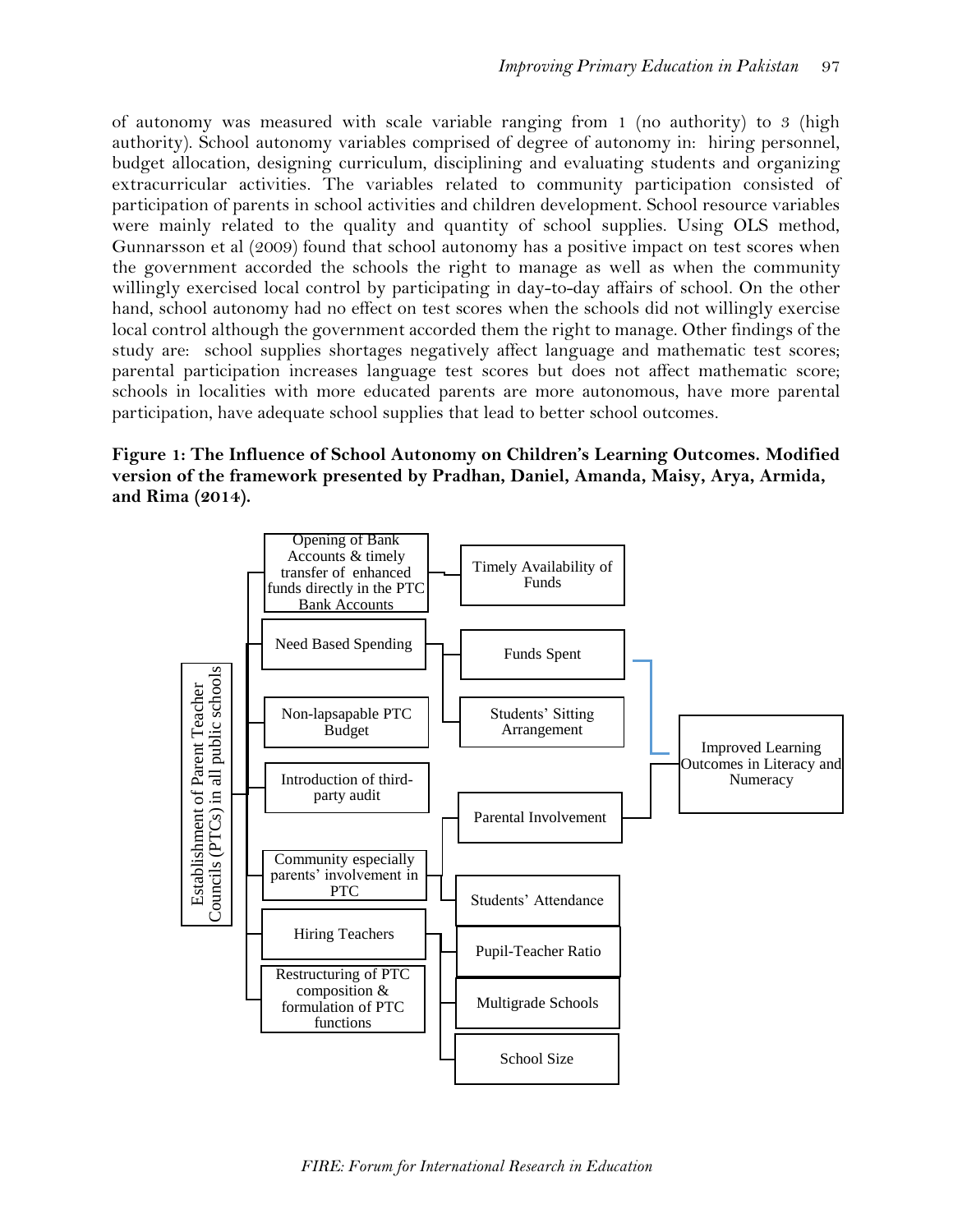The findings of Gunnarsson et al's (2009) study are consistent with that of Bandur (2008) in Indonesia who found out that SBM in primary schools resulted in increase in student achievement in reading, mathematics, sports and local agriculture skills. Their research indicates that the increase in test scores happened along with other changes happening at the same time such as: direct allocation of block grants from central government to primary schools, better school facilities and teaching aids, higher parental participation, transparency in making annual school budget and involvement of external educators in setting up school policies, principal leadership roles.

Using difference in difference and propensity score matching technique, Khattri, Ling and Jha (2010) found that SBM interventions such as parents' training in SBM and direct funding for SBM had a small but positive effect on mathematics, English and science test scores of fourth, fifth and sixth graders in 23 school districts in Philippines. In a randomized trial in Western Kenya, Duflo, Dupas, and Michael Kremer (2009) found that students in schools where school committee were given extra training resulted in significant improvement in test scores. Similarly, Suryadarma et al (2006) found that students in schools that hold regular staff meetings received higher scores on both the mathematics and dictation tests in Indonesia. The authors contend that schools managed in a more participatory way tend to perform better.

In contrast, Vásquez (2012) in his research on rural and urban Guatemala examined the impact of community managed schools (CMS) as well as two other interventions namely, bilingual schools and multi-grade schools on learning outcomes of first and third graders. Using seemingly unrelated regression (SUR) method on 2004 official data, which had information about school resources, teacher training and learning environment, the author found comparable learning level of third graders between CMS schools and traditional public schools in rural areas. However, the learning level of students in CMS schools was less than that of traditional public schools both in urban and rural areas. They also found no impact of teacher characteristics (experience, gender and training) and school material on the test scores of third and fourth graders.

Several factors could contribute to reconciling these mixed conclusions, such as: difference in the research method employed by the study (such as OLS regression, difference-indifference, SUR); differences in the type of SBM adopted by the country; differences in level of aggregation (student, school or country level); comparisons between SBM schools versus comparison of SBM schools with traditional public schools and finally the time period between implementation of SBM adoption and data collection. According to Bruns, Filmer and Patrinos (2011), reforms like SBM take five to eight years to produce the desired results. They argue that SBM intervention can have a positive effect on increasing attendance, reducing repetition and failure rates, however, outcomes such as dropout and test scores take longer to change because the initial years of reforms are adjustment years during which changes in personnel or management occur and hence the reforms may not produce the desired results.

Another factor for these inconclusive findings is that these studies have used various indirect linkages to examine the effect of SBM on learning outcomes. For example, Bandur (2008) analyzed three correlations in Indonesia: first, the correlation between decision making authority and teaching/learning environment; second, the correlation between decision making quality and student achievement; third, the correlation between teaching/learning environment and student achievement. Information about these three variables (decision making authority, teaching environment and quality of decision making) was collected from school councils (parents, teachers and principals) via questionnaire. Similarly, Gunnarsson et al (2009) investigated the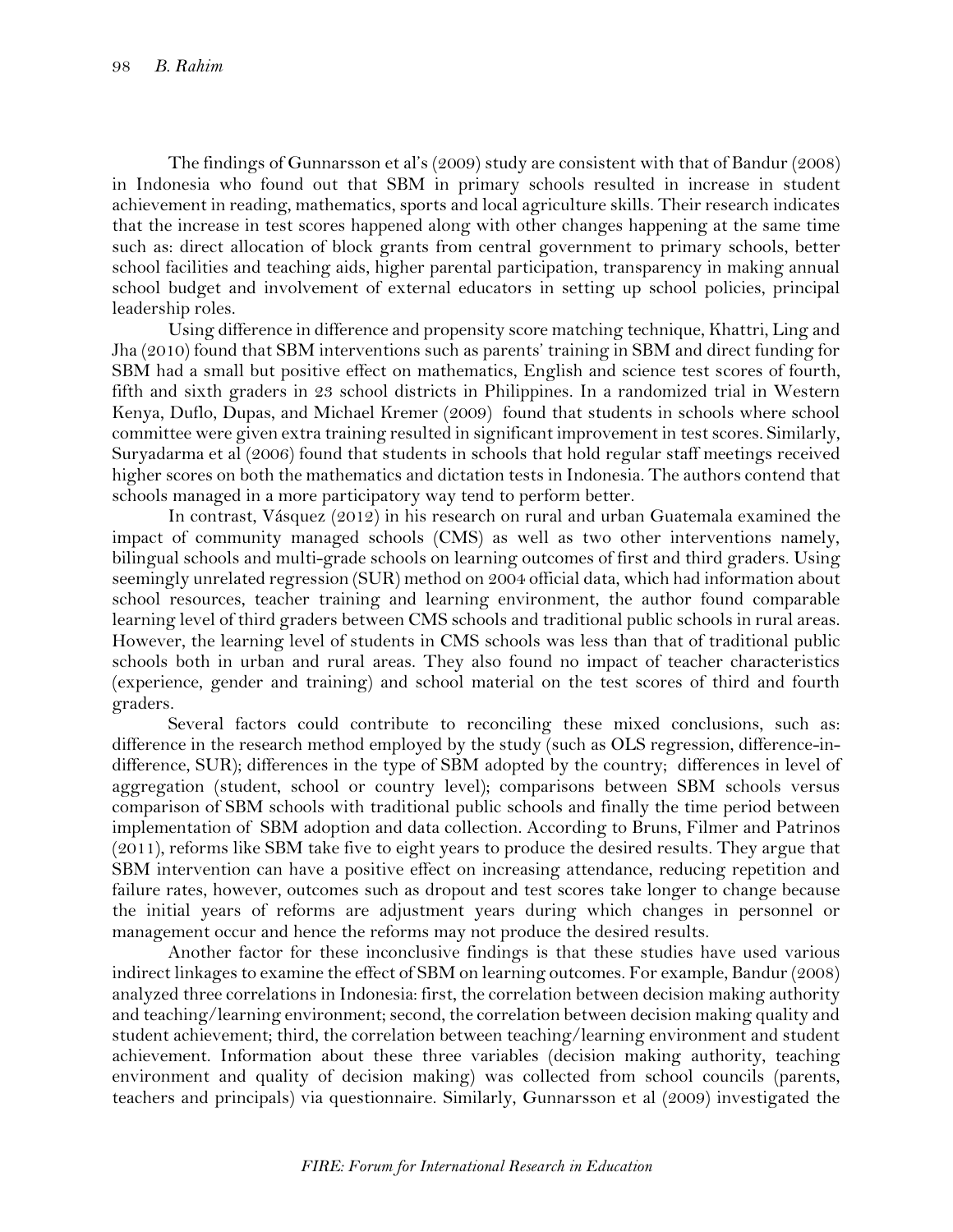impact of degree of autonomy (in hiring personnel, budget allocation, curriculum design, students' evaluation and organizing extracurricular activities), parental participation (in school activities and children development) and school supplies on student achievement in eight Latin American countries. Besides in Philippines, the authors examined the impact of SBM interventions (such as teacher training and direct funding to schools) on students' test score (Khattri, Ling and Jha, 2010). Similarly, Vásquez (2012) compared the SBM schools with traditional public schools in Guatemala by comparing three resources: school material, teacher training and learning environment.

Finally, another factor for the ambiguous findings is the approach to collecting data to analyze the impact of SBM on student achievement. Perceptions of parents, teachers or principals have been explored through self-diagnostic questions which are subjective in nature (Gunnarsson et al 2009 in eight Latin American countries; Bandur 2008 in Indonesia; Di Gropello and Marshall 2005 in rural Honduras). These perceptions on various measures (such as decision making authority, teacher training and type of SBM) were compared with the test scores of students. Such an approach is indirect in nature and hence the results are ambiguous regarding the impact of SBM on students' achievement. One of the direct methods through which the impact of SBM on student achievement could possibly be measured is to look at the amount of funds allocated, expenditure incurred and the areas where the funds are spent; such as improvement in school facilities. This study is an attempt in that direction and analyzes the impact of budget allocation and expenditure on learning outcomes in Khyber Pakhtunkhwa Pakistan, the data for which has been collected from schools by visiting schools and inspecting the schools' condition.

The following sections discuss the datasets and variables used and methodology adopted to address the research question.

#### **Research Question, Data and Variables**

 $\overline{\phantom{a}}$ 

As mentioned earlier, this study assess the association between PTC reforms and learning outcomes. The dependent variables are the rates of proficiency in three subjects – reading Urdu, reading English and mathematics – whereas the independent variables are measures of PTC reforms (timely availability of funds, funds spent, students' sitting arrangement<sup>2</sup>, students' attendance, parental involvement, school size/school enrollment, pupil-teacher ratio (PTR), mono/multigrade schools, school location, and school gender e.g. girls' only, boys' only and mixed schools). This research question was split into three parts: *Which factors related to PTC reform are associated with learning outcomes, namely: a) reading a sentence in Urdu; b) reading a word in English; and c) performing two-digit subtraction?*

In order to address this question, three data sources were used: a) EMIS (annual school census), which was obtained from the Ministry of Education KP, b) the Annual Status of Education Reports (ASER) about KP, generated from an NGO-sponsored household survey, and c) collection of primary data by conducting interviews from the headmasters of select public primary schools (those sampled in the EMIS and ASER databases).

The EMIS data source is a comprehensive database of all government schools in KP province, compiled by the Elementary and Secondary Education Department (E&SE). The E&SE department has administered a middle-of-school-year questionnaire to all the public schools in the province since 2001. Institutional coverage is excellent, with almost all public schools

<sup>&</sup>lt;sup>2</sup> This variable has been used because the schools were given autonomy to construct additional classrooms, if needed, from the PTC budget. Prior to this reform the schools were dependent on provincial government to construct additional classrooms. Hence, the linkages between classrooms and LOs were assessed.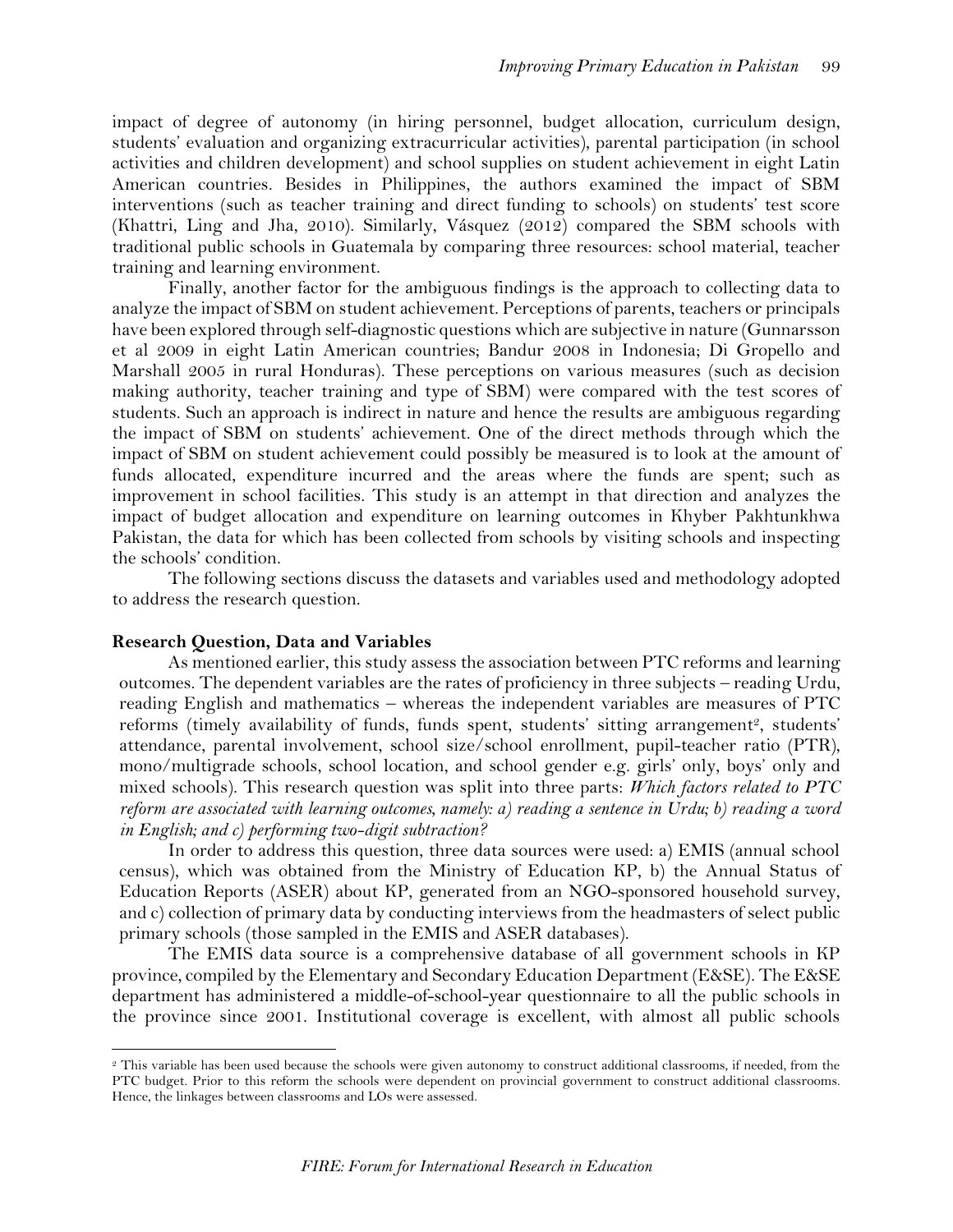l

returning questionnaires. Hence, data from the EMIS database provides a comprehensive picture of select aspects of public schools at provincial level. For the current study, the EMIS database for the year 2012 has been used. The integration of EMIS and ASER databases resulted in analysis of 361 public primary schools common in both the datasets in 23 districts of the KP province.

The ASER data source is a citizen-led, large-scale national household survey about the quality of education in rural and some urban areas of Pakistan. ASER has been collecting data about children's learning outcomes (age 5-16) in reading and arithmetic since 2010 in Pakistan. The ASER organization collected data from two districts in KP province in 2010, 14 districts in 2011 and 23 districts in 2012 (Annual Status of Education Report [ASER], 2012; ASER 2011). This research will analyze data collected by ASER from public primary schools in 2012. Two databases, ASER 2012 and EMIS 2012 have been integrated to answer the research question.

The third data source is primary data collected from a specially created survey questionnaire implemented in 222 public primary schools in KP (average 10 schools per district in 23 districts). The schools in which the questionnaire was carried out were selected from a list of 361 schools created from integrating the EMIS 2012 and ASER 2012 databases using EMIS school codes<sup>3</sup>. The questionnaire was filled by the head masters of public primary schools since they are authorized under the PTC Guide (2007) to operate the council's bank account as the secretaries-cum-members of the PTC<sup>4</sup>. The overall purpose of survey questionnaire was to collect information about the allocation and expenditure of PTC budget in order to understand the association between PTC and students' learning outcomes. Specifically, the survey captured information about: parental involvement, timely availability of funds, school items purchased, expenses incurred, and balance amount in the bank accounts of PTCs as well as detailed information about school facilities.

The information generated from the survey enabled a more detailed assessment of the effectiveness of PTC reforms. This information highlights areas most directly influenced by the implementation of PTC reforms such as: availability of PTC funds, the amount of funds spent, expenditure by type of commodities (classroom consumables, repair and maintenance and office consumables), total expenditure incurred, balance amount and parental involvement. This body of evidence, some of it qualitative, provides more nuanced accounts of the school-based factors influencing students' learning outcomes. Survey data, together with data collected from EMIS 2012 and ASER 2012 databases will help address the following research question: What aspects of PTC reforms (such as *timely availability of funds, funds spent, students' attendance, students' sitting arrangement, parental involvement*, *school size, pupil-teacher ratio (PTR), mono/multigrade schools, school location, and school gender e.g. girls' only, boys' only and mixed schools*) are associated with students' learning outcomes?

The dependent variable, learning outcomes, determines percentage learning assessment

<sup>3</sup> ASER tested students from 420 public primary schools in 2012. The integration of EMIS 2012 and ASER 2012 databases, through EMIS codes, resulted in 387 public primary schools. The rest of the school codes were either missing or faulty (i.e. the EMIS codes were either less than or greater than five digits). A further analysis of data revealed that ASER assigned wrong EMIS codes to 26 schools. For example, EMIS codes of a school in district A was assigned to a school in district B. After deleting those schools, the data size was reduced from 387 to 361 schools. Out of these 361 schools, 232 schools were visited for collection of PTC data. The sampling approach is a simple random sampling approach. Based on the following criterion, ten to twelve schools per district were selected: 3 all-girls' schools, 3 all-boys' schools and 3 mixed schools (all-boys' schools having girls enrolled in them). However, an analysis of 222 schools have been conducted when it was found out that ASER assigned mismatched district codes to certain schools. The descriptive analyses of these 222 schools indicate that they are representative of the 361 schools in terms of school characteristics and school quality.

<sup>4</sup> Other members of the PTC council include: Chairperson (a parent of a child enrolled in the school), three members (parents of enrolled children), a notable person from the locality, a retired government official and an elected Councilor from the locality. The PTC Secretary and Chairperson are co-signatories and are authorized to operate the PTC bank account.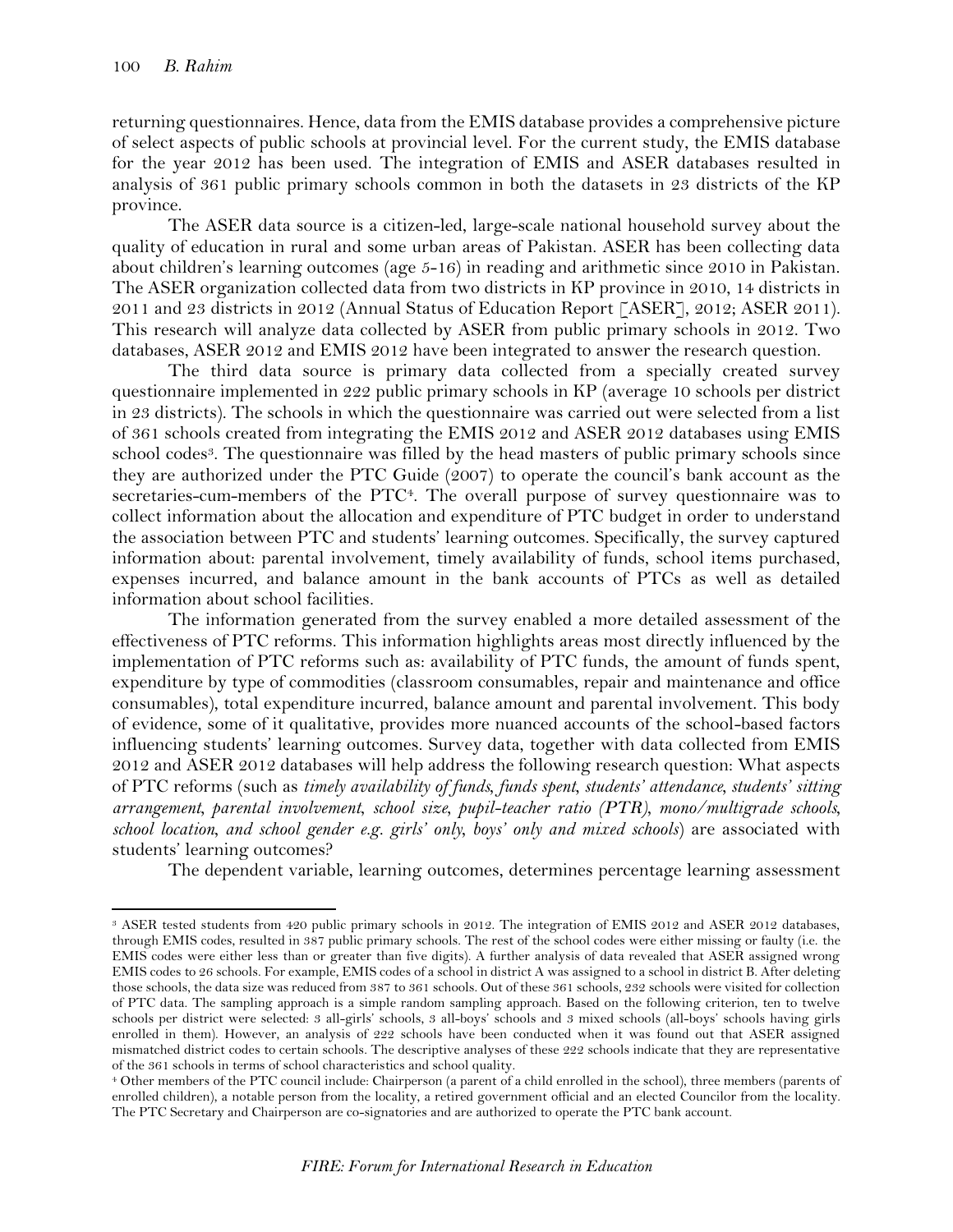of children aged 5-16 having competencies in literacy & numeracy and is measured at the school level. Three learning outcomes were assessed by ASER based on a child having attained a specific proficiency level in Urdu, English and Arithmetic. Five proficiency levels in literacy and numeracy were measured. These levels are: a) reading beginner/ cannot read, b) reading letters, c) reading words, d) reading sentences, and e) reading a story. In order to reduce the number of variables for analysis, two proficiency levels - reading letter and word - were combined to make one level that is, read word or less. Hence, the number of variables was reduced from five to four. These new variables are as follows: a) a child cannot read, b) can read word or less, c) can read sentence, and d) can read story. Similar method was performed for the two other learning outcomes - English and Mathematics. For this study, children's learning outcomes were aggregated to the school level thereby assessing the percentage of children aged 5-16 enrolled in each public primary school who can read a sentence or less in Urdu, who can read a word or less in English and who can perform basic subtraction or less in arithmetic. This proficiency level has been discussed in detail in order to maintain uniformity across various analyses for each learning outcome, and because the results were meaningful and statistically significant. Hence, a variable Read-Urdu-Sentence 'RDURDSNT' is constructed to determine % of children who are able to read a sentence in Urdu. It is an interval level variable having values: 0 to 100. A variable Read-English-Word 'RDENGWRD' is constructed to determine % of children able to read a word in English. A variable MATH is constructed to determine % of children able to do 2-digit subtraction.

The set of independent variables used in this study refer to PTC reforms and school autonomy. This set includes variables such as: children's sitting arrangement, parental involvement, funds received, availability of funds on time, funds spent, school size, PTR (kachigrades 2), PTR (grades 3-5), mono/multigrade school, school location (urban/rural), children's attendance and school type (girls' only, boys' only and mixed schools). These variables are measured at school level as well. The first variable, *sitting arrangements*, determines whether schools have enough classrooms. Three dummy variables have been created that indicate whether children have separate classrooms (1=yes, 0=no), Shared Classrooms (1=yes, 0=no) and/or are Without Classrooms(1=yes, 0=no). The second variable, *parents' involvement* is created by adding head masters' responses to two variables: whether the parents attend PTC meetings (1=always, 2=seldom, 3=never), and whether parents participate in school related activity (1=always, 2=seldom, 3=never). The third variable *funds received* is coded 1 if the school received funds in any of the three years for which the PTC data was collected and 0 if the school did not receive funds. Fourth variable, *timely funds* determines whether the school received funds on time in any of the three years for which the PTC data was collected. The dummy variable timely funds=1 indicates PTC funds were received on time in one of the three years while 0 indicates that funds were not received on time. The fifth variable *funds spent* determines whether the school spent the money  $(1)$  or not  $(0)$ .

The sixth variable is school size SCHSIZE, which is an interval level variable that has been constructed from EMIS data of 2007 and 2012. School enrollment variable is created by summing enrollments from kachi/pre-primary to grade 5 (6 grades) in years 2007 and 2012. Using quartile approach, the sample of 222 schools has been grouped into small, small-tomedium, medium and large sized schools. SCHSIZE had a moderate positive skew hence it was transformed into Log (SCHSIZE). The seventh variable Pupil Teacher Ratio (PTR) estimates class size. Two interval level variables have been constructed; one for early grades (kachi-grade 2) and another for higher grades (grades 3-5). These variables are created in two steps. First, school enrollment (kachi- grade 2) variable is created by summing enrollments from kachi to grade 2. Second, PTR (kachi-2) is computed as:  $PTR = (School error)$  (kachi- grade 2) /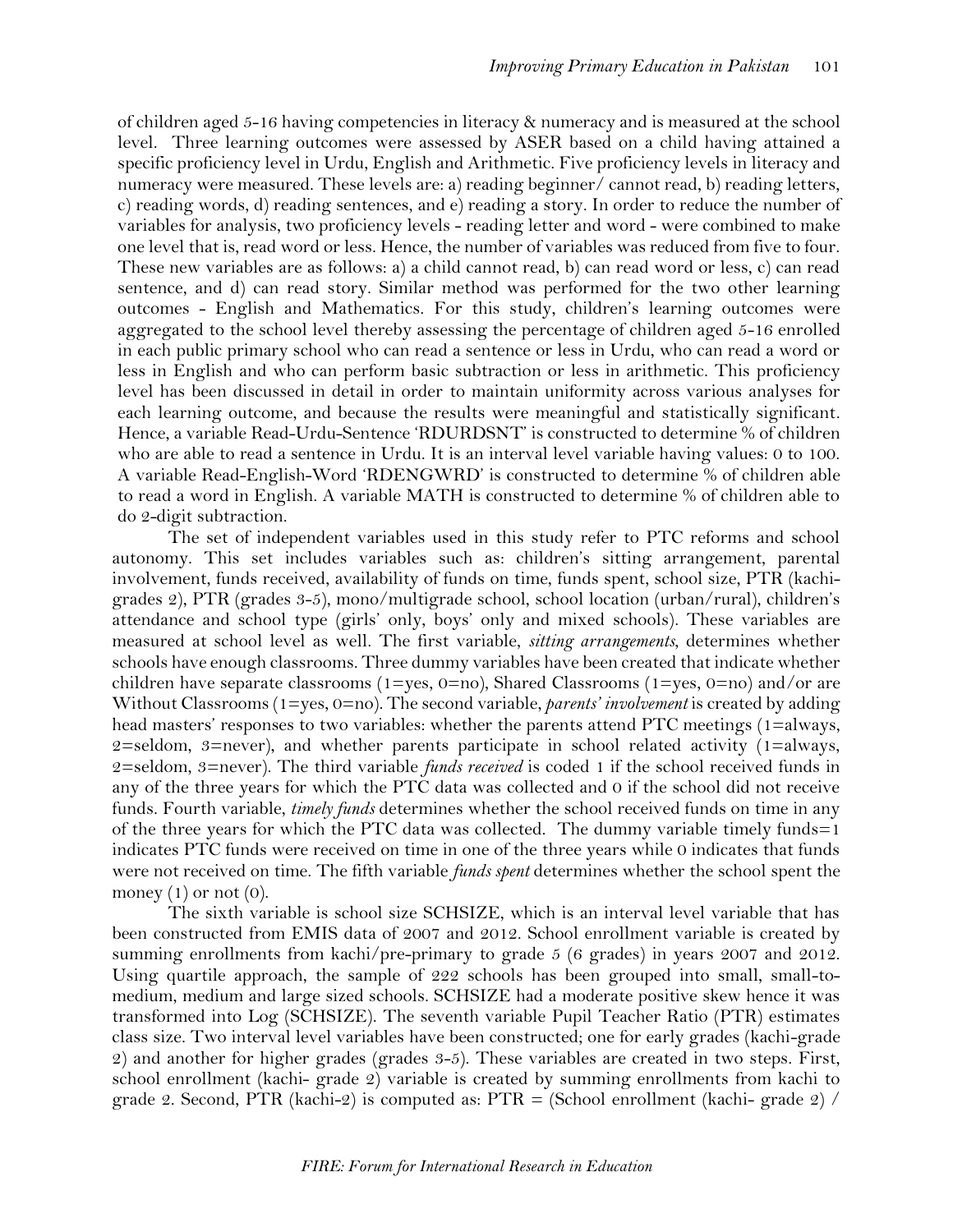number of teachers)\*100. Similar method has been adopted for the interval level variable PTR (grades 3-5). The eighth variable MULTIGRADE determines whether a teacher teaches two or more grades at the same time in the same classroom or space. This is a dummy variable where 1 represents multigrade school if a school has less than six teachers and 0 represents monograde schools if a school has more than six teachers.

The ninth variable URBRUR indicates the location of the schools. This variable has been coded into a dummy variable (0, 1) where 1 indicates urban schools and 0 indicates rural schools. The tenth variable, *children's attendance*, is a dummy variable indicating percentage of students' (90% or more) present during the day of school visit by the surveyors of PTC team. This variable has been constructed in two phases. First, the number of students present on the day of visit to schools in 2013 has been divided by total number of students in a school and the output is multiplied by 100. Then this variable has been dummy coded as one if students' attendance is greater than 90 and 0 if the attendance is less than 90. The last variable SCHGENDER=1-3 indicates boys' school, girls' school and mixed school (boys' school with girls enrolled in them) respectively.

#### **Methodology**

As mentioned, the research question is: *what aspects of PTC reform are associated with better learning outcomes?* This analysis uses the data collected from 222 rural schools through PTC questionnaire, EMIS 2012 and ASER 2012 databases. Multiple regressions were conducted to examine whether *PTC reforms* (timely availability of funds, funds spent, students' sitting arrangement, students' attendance, parental involvement, school size, pupil-teacher ratio (PTR), mono/multigrade schools, school location, and school gender e.g. girls' only, boys' only and mixed schools) are related to learning outcomes, namely*: a) reading a sentence in Urdu; b) reading a word in English; and c) performing two-digit subtraction?*

As mentioned earlier, this paper uses an education production-function approach to examine the effect of "inputs" (PTC reform) on "outputs" (learning outcomes). Production Functions for PTC reform and learning outcomes is estimated as follows:

$$
LO = F (PTC \eta) \tag{1}
$$

LO stands for learning outcomes measured as the percentage of students who have achieved a given proficiency level in reading and mathematics. Consequently, separate models of three learning outcomes have been constructed. However, only one of the proficiency levels of these three learning outcomes is discussed here in detail to maintain uniformity across various analyses, to keep the discussion focused and because of the significance of the results. The specific learning outcomes refer to the following abilities: Reading a sentence in Urdu, reading a word in English and the ability to do two digit subtraction. Production functions are derived as follows:

| $RDURDSNTi = PTCi \alpha 1 + ui$ |                | (2) |
|----------------------------------|----------------|-----|
| $RDENGWRDi = PTCi\beta1 + vi$    |                | (3) |
| $MATHi =$                        | $PTCiy1 + wi,$ | (4) |

where RDURDSNT, RDENGWRD and MATH refer to percentage of children who are able to read a sentence in Urdu, read a word in English and do a 2-digit subtraction. Subscripts "i" represent schools whereas u, v and w, are error terms. The estimation of equations 1, 2, 3 and 4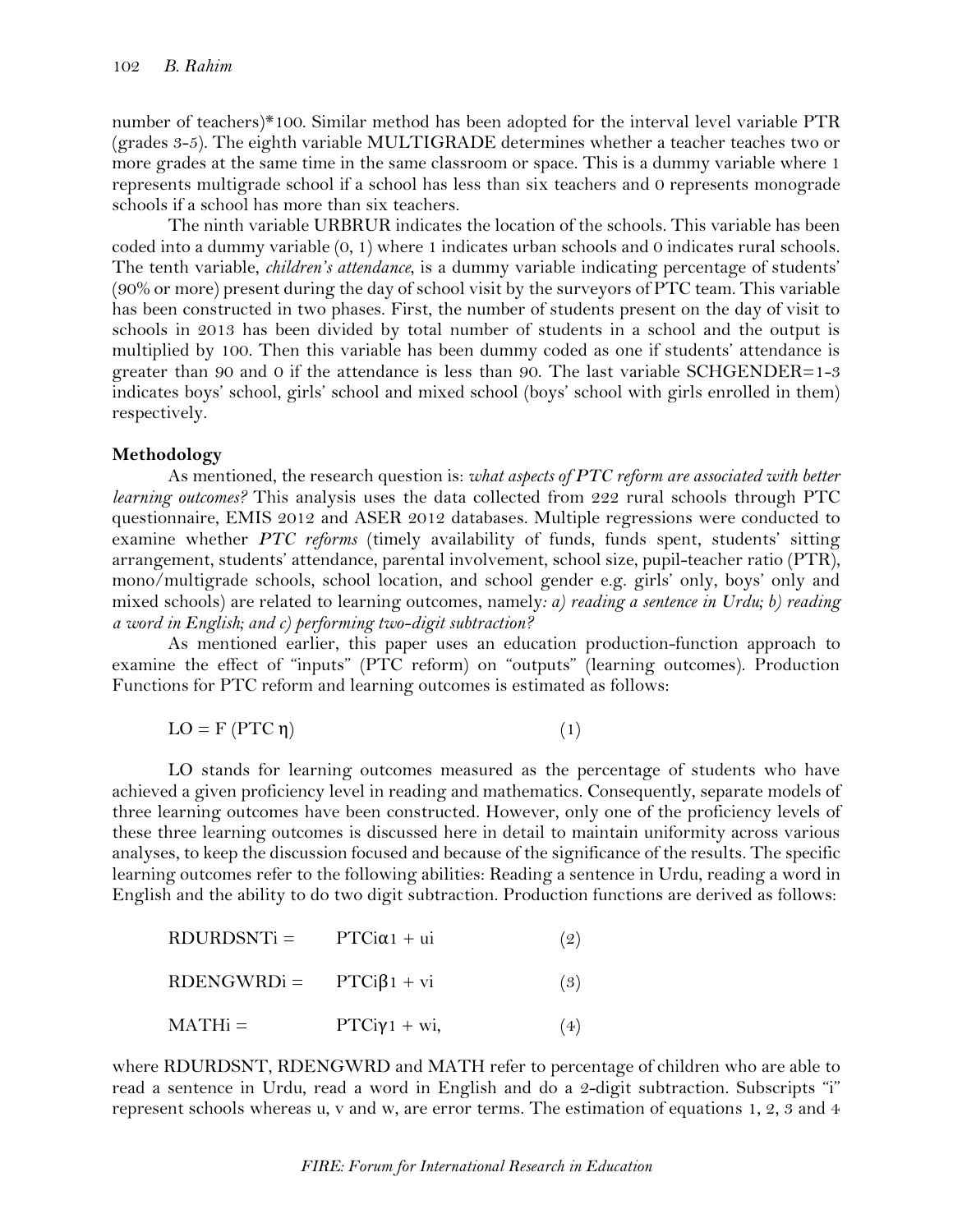are for public primary schools only. Thus, learning outcomes for children enrolled in private or other types of schools are not considered in this study. A multiple linear regression has been used to address the research question.

PTC is a vector of variables representing school autonomy reform, implemented by strengthening Parent Teacher Councils (PTCs). Variables included in PTC are: parental involvement (PRTINV), timely funds (TIMELYFUNDS), funds spent (FUNDSPENT), students' attendance (PRCNTCHILDRNATTENDANCE) children's sitting arrangement (SEPARATECR, SHAREDCR), School size (SCHSIZE), PTR (kachi- grade 2), PTR (grades 3- 5), mono/multigrade (MULTIGRADE), urban/rural (URBRUR), and school gender (SCHGENDER). The vectors  $\alpha$ ,  $\beta$  and  $\gamma$  are coefficients that measure the relationship between PTC practices on RDURDSNT, RDENGWRD and MATH. A multiple regression analysis have been conducted to examine the relative influence of each set of independent variables on learning outcomes. The multiple linear regressions require dependent variable to be continuous (Randolph and Myers, 2013; Heck, 2004) and in this equation the dependent variables - RDURDSNT, RDENGWRD and MATH - are continuous variables. Multiple linear regressions help in assessing the independent influence of independent variable (PTC) on the dependent variable (learning outcomes) (Alexopoulos, 2010; Lewis-Beck, 1980).

|                              |     |          |         |        | Std.      |
|------------------------------|-----|----------|---------|--------|-----------|
| Variable                     | N   | Minimum  | Maximum | Mean   | Deviation |
| Multi-Grade School           | 361 | $\Omega$ |         | .72    | .448      |
| <b>Total Classrooms</b>      | 344 | $\Omega$ | 20      | 4.40   | 3.077     |
| PTR for grades Kachi-2       | 361 | 5        | 106     | 25.62  | 12.723    |
| PTR for grades 3-5           | 361 | $\Omega$ | 57      | 19.02  | 8.414     |
| Children's Attendance        | 222 | $\Omega$ | 100     | 83.90  | 20.304    |
| Parents PTC participation    | 222 | 1.00     | 3.00    | 1.3423 | .64514    |
| Parents School participation | 222 | 1.00     | 3.00    | 1.3694 | .65809    |
| PTC Funds Received on time   | 222 | $\Omega$ |         | .62    | .487      |
| <b>PTC Funds Spent</b>       | 222 | $\Omega$ |         | .93    | .259      |
| Valid N (list wise)          | 161 |          |         |        |           |

**Descriptive Statistics**

#### **Table 1. Summary Statistics of Independent Variables used in the Study**

Before running regressions, few variables such as PTR and number of teachers were transformed to extract meaningful information. Instead of using the 'number of teachers' per se, a new variable 'multigrade schools' was constructed to indicate whether schools have at least one teacher for each grade level or otherwise. Similarly, the variable PTR was split into PTR at two levels (kachi class to grade 2 and grade 3 to grade 5) because the data analysis revealed high rates of dropout in early grades (kachi-grade 2). In relation to PTC reforms, 'timely funds' supersedes the importance of 'funds received', and thus it was decided not to include the latter variable in the equation. Similarly, the variable 'total number of classrooms' was excluded while a related variable 'grade-based children's sitting arrangement' was included as it more closely depicts the shortage of classrooms by indicating for which grade levels separate classrooms are available, which grades share classrooms and which grades sit in the open air or are without classrooms. Other variables were excluded based on a similar decision making process. Finally, twelve out of seventeen variables related to PTC reforms were selected for inclusion in the regression equation. These variables include: school size, PTR (katchi- grade 2), PTR (grades 3-5),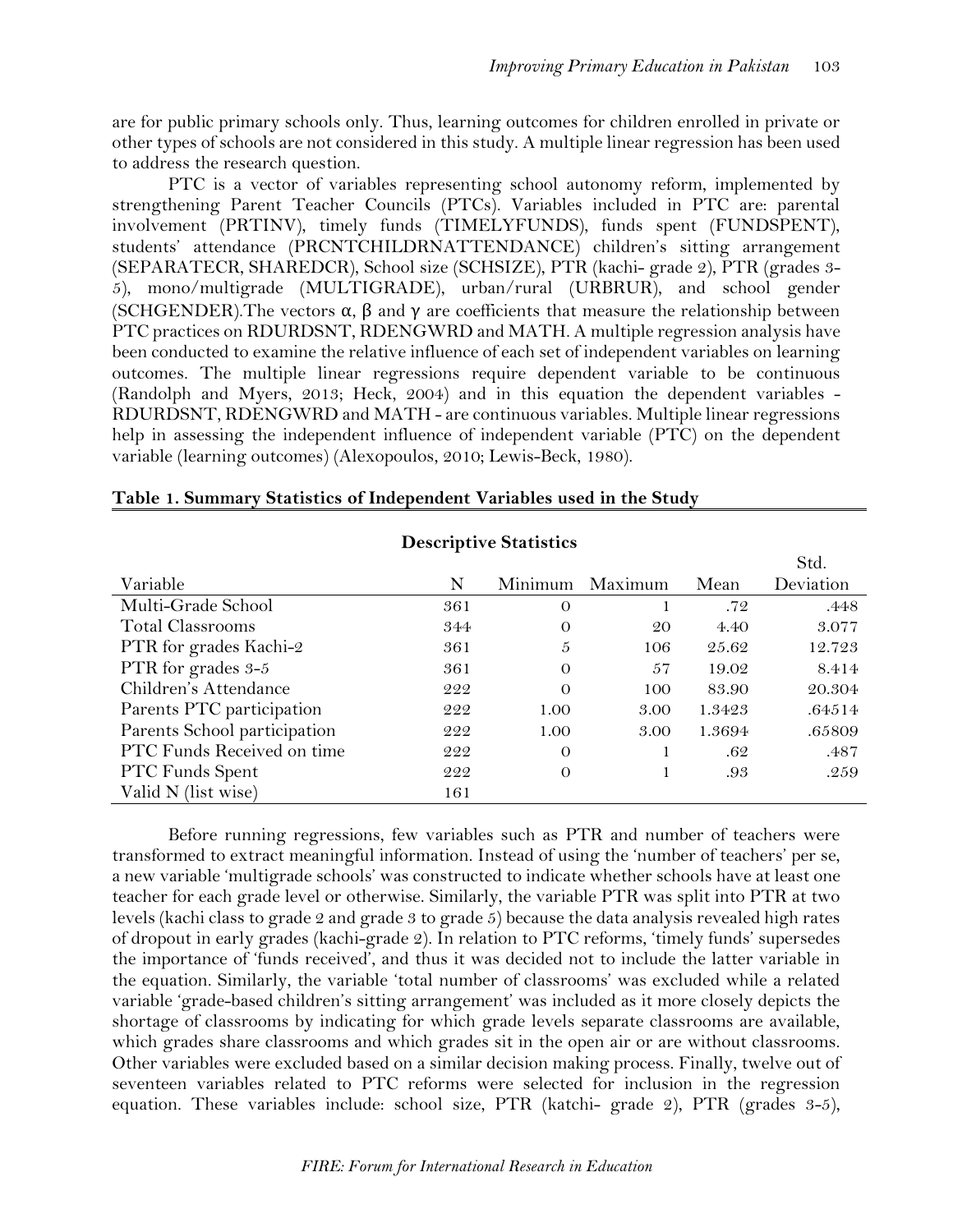multigrade schools, timely funds (PTC funds provided on time), funds spent, separate classrooms versus no classrooms, shared versus no classrooms, parents' participation in PTC and school related activities, children's attendance, school location, and school type (girls' only, boys' only and mixed schools). The summary statistics of these variables are presented at Table 1.

#### **Results**

 $\overline{\phantom{a}}$ 

Multiple linear regressions have been run to assess the association between PTC Reforms (timely funds, funds spent, children's sitting arrangement, parental involvement, school size, PTR, multigrade schools, students' attendance, rural schools, and school gender) and the rates of proficiency at each of the four proficiency levels in each subject area (Urdu, English and Mathematics). However, the results of only third proficiency levels (reading sentence in Urdu, reading words in English, and performing two-digit subtraction) are discussed here in order to maintain standardization across various analyses, and because the results were meaningful and statistically significant<sup>5</sup>.

As reported in Table 2 (columns 2 and 3) the variables *school size, children's sitting arrangement and children's attendance* show a significant relationship with children's ability to read a sentence in Urdu. The overall model explains 6 percent of variance in the rates at which students were proficient in reading, which was statistically significant ( $R^2 = 0.063$ ,  $F=2.12$ , p < .05). The results indicate that a one unit increase in school size/school enrollment was related to approximately 17 point decrease in percentage of children who can read a sentence in Urdu. The multivariate analysis also found that schools with children sitting in separate classrooms had higher the percentages of children who can read a sentence in Urdu (approximately 9 percentage points) compared to schools that lacked classrooms. Similarly, schools in which children shared a classroom with children from other grades had reading proficiency rates nearly 8 percent points higher than schools without classrooms. The results also indicate that in schools in which children's attendance is greater than 90 percent, the percentage of children who can read a sentence in Urdu was nearly 4 percentage points higher than those schools in which children's attendance is less than 90%.

As mentioned earlier, no studies to my knowledge exist that have assessed the impact of school size, children's sitting arrangement and children's attendance on students' learning outcomes. However, having said that only one of these three variables can be traced in the literature if we could broadly classify children's sitting arrangement (number of classrooms) as a school resource. The evidence on the impact of school resources/materials/facilities on children's learning outcomes is mixed. In Latin American countries school supplies shortage (textbooks, classroom lighting, temperature, hygiene, security and acoustics) negatively affect language and mathematics test scores (Gunnarsson et al, 2009). On the other hand, Vásquez (2012) found no impact of school materials (chalk, paper, markers and poster board) on the test scores of third and fourth graders in Guatemala. The study conducted by Bandur (2008) found that SBM in primary schools resulted in increase in student achievement in reading, mathematics, sports and local agriculture skills. However, the increase in test scores happened along with other changes happening at the same time; one of which was better school facilities and teaching aids. A general conclusion arising from these studies is that various school resources have a different impact on students' performance.

<sup>&</sup>lt;sup>5</sup> In addition to running regressions for all four proficiency levels for each subject an alternative method was also used to verify the findings. This method is used by New York State for rating schools. The NYS combines the four proficiency levels into one performance index (PI) which is calculated as follows:  $PI = ((Level2 + (Level3*) + (Level4*))/Sum(Level3 + 1 to 4))*100$ . The findings of these two methods are nearly similar.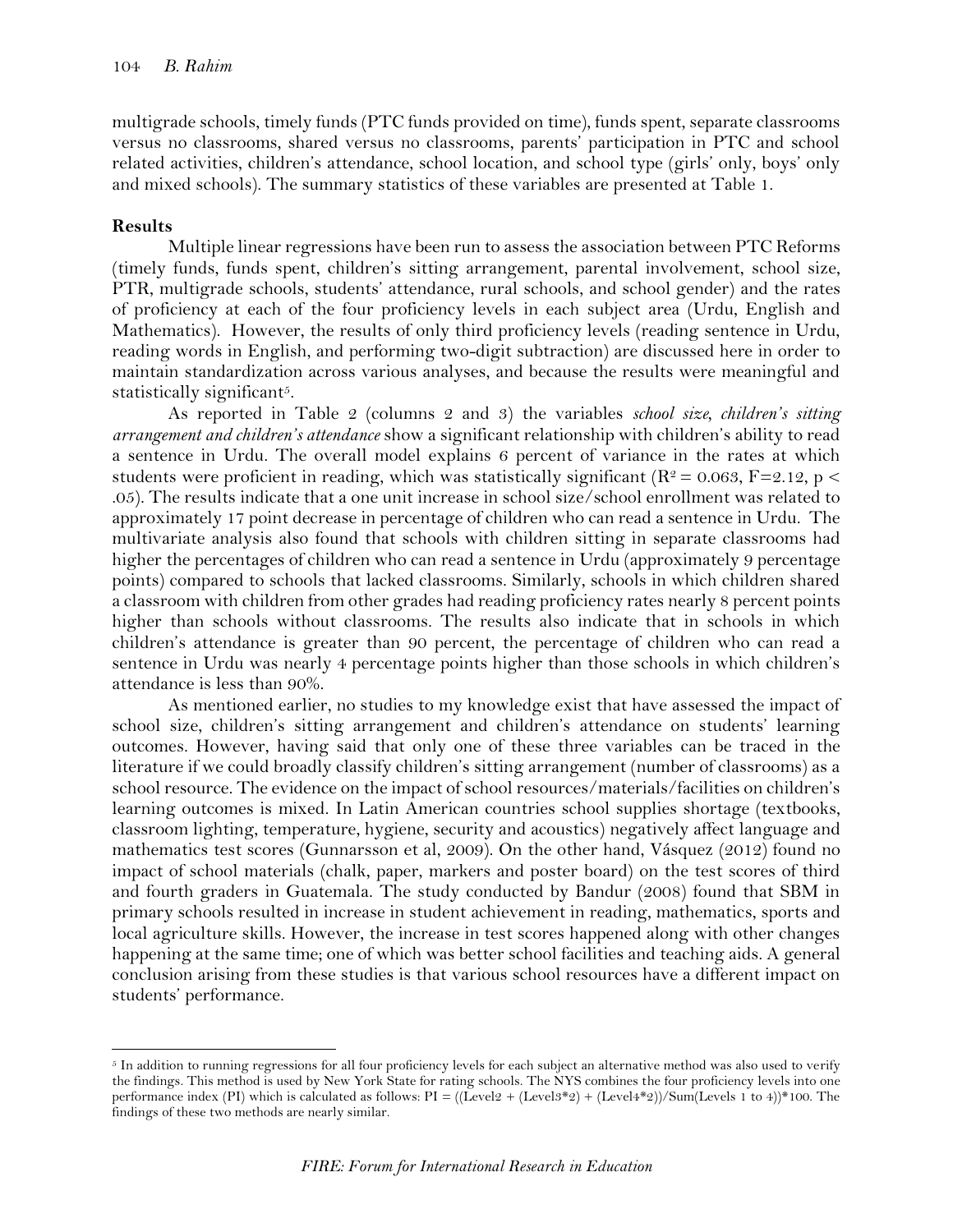The second component of the research question assessed the association between PTC reform variables and children's mathematics skills. Three variables, *school size, PTR (grades 3-5) and multigrade schools* are found to be significant predictors of numeracy skills. The overall model explained 1 percent of variance in students' numeracy skills. Specifically these results indicate that a one unit increase in school size/school enrollment is related to 17 percent decrease in percentage of children who can perform subtraction (Table 2 columns 4 and 5). The regression results also indicate that a one unit increase in the PTR for grades 3-5 is related to a 0.39 increase in the rate that children can do subtraction. In multigrade schools, the rate at which children can perform subtraction is 8 percentage points lower than in monograde schools, in which there is at least one teacher per grade level.

The third component of the research question focused on *which PTC reform variables influence children's English reading skills.* Several variables - *school size, PTR (grades 3-5) and multigrade school* - show a statistically significant relationship with the children's ability to read a word in English. The overall model explained 0.1 percent of variance in English reading skills, which was not statistically significant  $(R^2 = 0.001, F = 1.01, p = 1.10)$ . The specific results indicate that a one unit increase in school size is related to a 22 percentage point decrease in percentage of children who can read a word in English. Also a one unit increase in PTR in grades 3-5 is related to a 0.47 percentage point increase in the rate that children read a word in English. In multigrade schools, the rate of children's ability to read a word in English decreased by 11 percentage points as compared to monograde schools, in which there is at least one teacher per grade level. As mentioned there is limited empirical literature that have assessed the linkages between PTC reform variables and children's' learning outcomes and hence there is a need to further research on the subject.

#### **Discussion**

The study hypothesized that the PTC reform, which decentralized financial authority and delegated autonomy to schools, may have an influence on children's learning outcomes. The data analysis showed that of all the variables in PTC reforms category children's sitting arrangement had a positive and significant association with their ability to read a sentence in Urdu. Other variables in this category (timely transfer of funds, funds spent and parental involvement) had no association on any of the three learning outcomes. The insignificance of two variables - fund spent and parental involvement – can be explained by the fact that more than 90 percent schools in the dataset spent the money during the same years for which the budget was provided. Hence, a very small percentage of schools that did not spend the funds were not representative to yield any effect on literacy skills. Similarly, the dataset revealed that more than 80 percent parents were always involved in PTC activities and hence the rest of the dataset may not be representative to yield any effect on literacy skills. This finding is in contrast with the research conducted by Gunnarsson et al (2009) that found significant impact of parental involvement on language test scores in Latin American countries. Another variable in this study - timely transfer of funds - was not found statistically significant because of the high percentage of schools in the dataset that received funds on time.

The analysis also revealed that school size was significantly negatively associated across all three learning outcomes (read a sentence in Urdu, read a word in English and perform twodigit mathematics). The finding is consistent with Salfi and Saeed's (2007) findings from Pakistan, which observed that small schools performed better than medium and large secondary schools. Increase in school size means increase in school enrolment, which means increased teacher workload and little attention to the learning needs of students from socially marginalized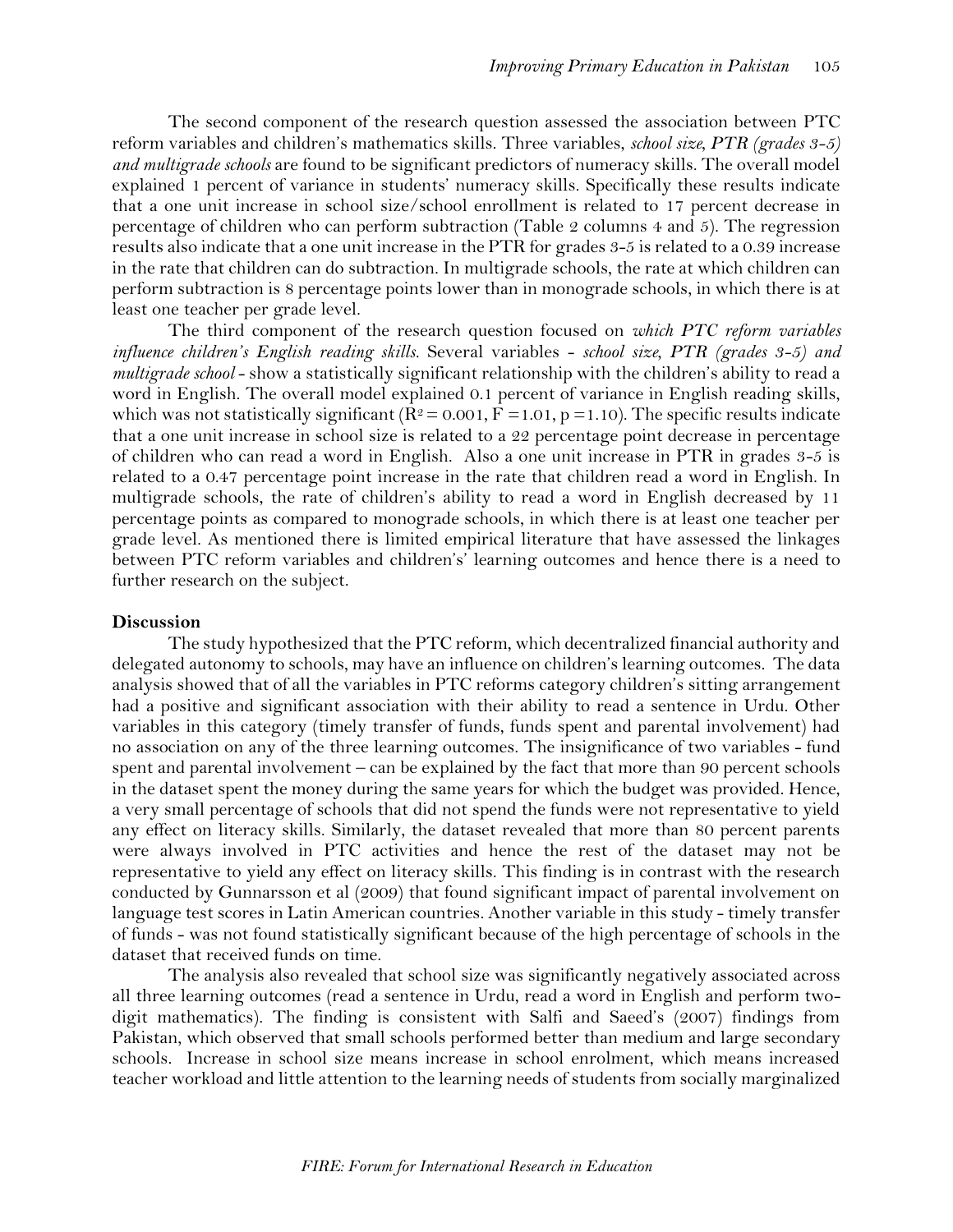communities. Also, increase in school size may necessitate the need for more teachers, more classrooms and more teacher training in classroom management and pedagogy.

|                                                   | Dependent Variables#                                       |           |                                                  |            |                                                           |           |  |  |
|---------------------------------------------------|------------------------------------------------------------|-----------|--------------------------------------------------|------------|-----------------------------------------------------------|-----------|--|--|
|                                                   | Percentage<br>Children Who Can<br>Read Sentence in<br>Urdu |           | Percentage<br>Children Who Can<br>Do Subtraction |            | Percentage<br>Children Who Can<br>Read Word in<br>English |           |  |  |
| Variable                                          | B                                                          | $\beta$   | $\boldsymbol{B}$                                 | $\beta$    | $\boldsymbol{B}$                                          | $\beta$   |  |  |
| <b>Timely Funds</b>                               | 2.340                                                      | .069      | 3.750                                            | .103       | $-.033$                                                   | .000      |  |  |
| Funds Spent                                       | .440                                                       | .007      | 1.376                                            | .020       | 2.777                                                     | .036      |  |  |
| Separate Classroom                                | 9.154                                                      | $.273**$  | 1.117                                            | .031       | $-4.324$                                                  | $-.107$   |  |  |
| Shared Classroom                                  | 7.861                                                      | $.238*$   | 2.292                                            | .064       | $-3.181$                                                  | $-.080$   |  |  |
| Parent's Participation                            | 4.810                                                      | .106      | $-4.959$                                         | $-.102$    | $-.075$                                                   | $-.001$   |  |  |
| School Size (Log)                                 | $-16.864$                                                  | $-.341**$ | $-17.450$                                        | $-.328**$  | $-22.467$                                                 | $-.376**$ |  |  |
| Pupil-Teacher Ratio (grades                       | $-.047$                                                    | $-.037$   | $-.134$                                          | $-.097$    | .081                                                      | .053      |  |  |
| Kachi-2)<br>Pupil-Teacher Ratio (grades<br>$3-5)$ | $-.053$                                                    | $-.027$   | .394                                             | $.185***$  | .474                                                      | $.198**$  |  |  |
| Multi-Grade School                                | $-3.628$                                                   | $-.100$   | $-8.248$                                         | $-.211$ ** | $-11.569$                                                 | $-263**$  |  |  |
| Rural School                                      | 1.768                                                      | .018      | 2.947                                            | .027       | 7.341                                                     | .060      |  |  |
| Children's Attendance                             | 3.839                                                      | $.116*$   | 1.253                                            | .035       | 1.834                                                     | .046      |  |  |
| Girls School                                      | 1.073                                                      | .022      | 1.851                                            | .034       | $-.564$                                                   | $-.009$   |  |  |
| Mixed School                                      | $-.787$                                                    | $-.023$   | .788                                             | .022       | $-1.130$                                                  | $-.028$   |  |  |
| (Constant)                                        | 41.005                                                     |           | 55.805                                           |            | 22.93                                                     |           |  |  |
| $\boldsymbol{n}$                                  | 222                                                        |           |                                                  |            |                                                           |           |  |  |
| Adjusted $\mathbb{R}^2$                           |                                                            | .063      |                                                  | 0.010      |                                                           | 0.001     |  |  |
| $\mathbf{F}$                                      | $2.11**$                                                   |           | 1.162                                            |            | 1.01                                                      |           |  |  |

# **Table 2. Multivariate Analysis of PTC Reform on Learning Outcomes**

\*\*\*  $p \leq .001$ ; \*\*  $p \leq .05$ ; \* $p \leq .10$ .

# For measurement of these variables refer to Annex-I.

The analysis further revealed that monograde schools and PTR (grades 3-5) were positively associated with two learning outcomes (subtraction and reading a word in English). International evidence in this regard is mixed and inconclusive. Some researchers found that students have better achievement in multigrade classes (McEwan, 2008; Lloyd, 2002; Aina, 2001; Ong, Allison & Haladyna, 2000) while others found no difference in student learning (Cornish, 2009; Gerard, 2005; Little, 2004). Still some other found negative impacts of multigrade education on student achievement (Kirby and Mariano, 2009; Willms and Somers, 2001; Mason & Burns, 1996). However, the inconclusive findings are due to the presence or absence of various factors such as specialized teachers' training, nature of curriculum, supply of learning materials and assessment types.

The study also shows that PTR (grades 3-5) is positively associated with two learning outcomes (subtraction and reading a word in English). This finding is consistent with that of Willms and Somers's study (2001) in Latin American countries that found significant positive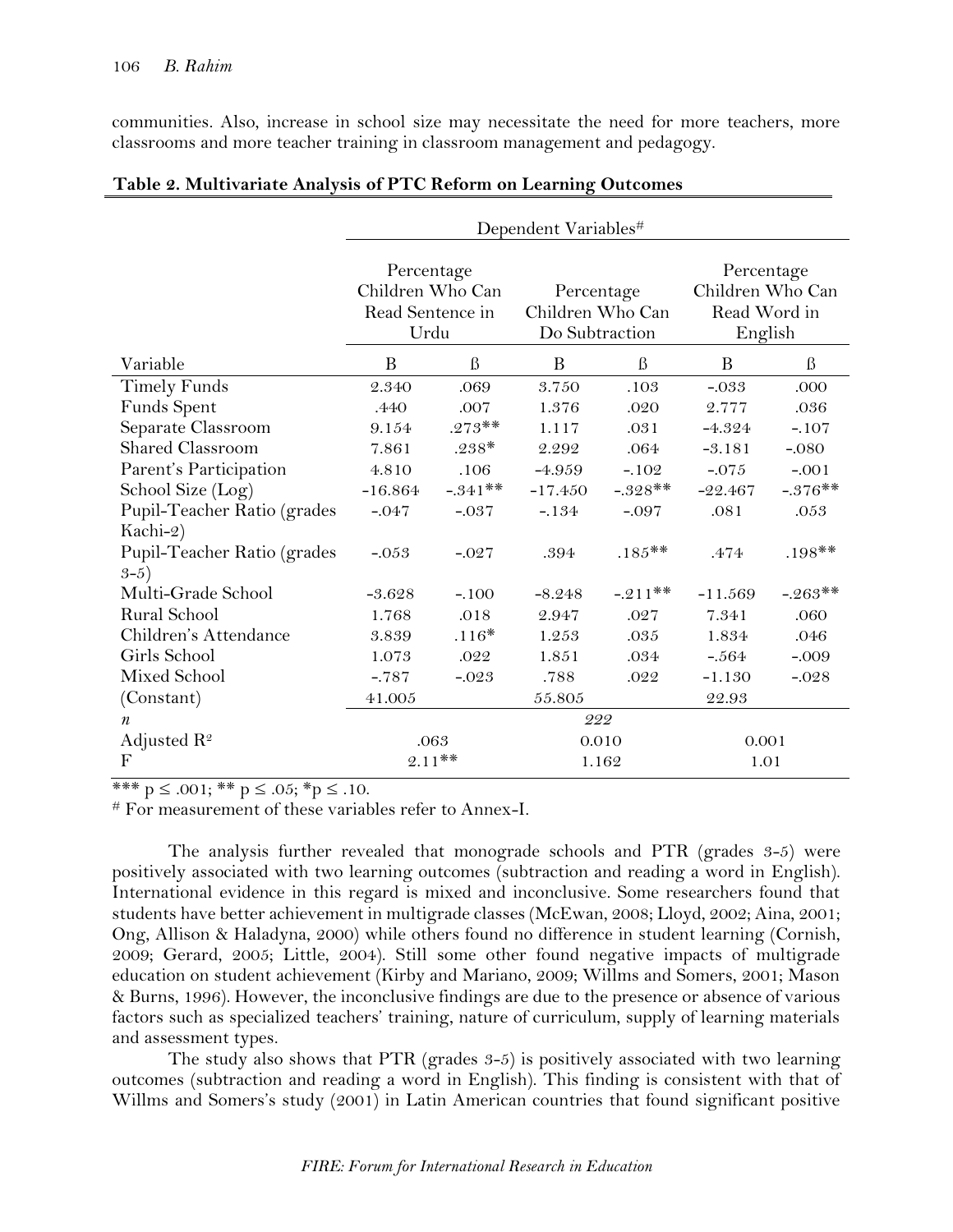effects of PTR on grade 3 and 4 students' language and math test scores. The variable children's attendance was found to have a positive impact on learning Urdu. The result lend support to the handful of recent studies that found positive and statistically significant relationships between student attendance and academic achievement in numeracy, reading and writing (Hancock, Shepherd, Lawrence and Zubrick, 2013; Gottfried, 2009). The finding makes sense especially for poor children attending public schools as they are less likely to have resources at home, which are necessary to make up for the loss of class time. Ironically, however, students' attendance had no statistically significant relationship with doing subtraction and reading a word in English. Further research is required to explore the relationships. Also, school location and school type were found to have no impact across all three learning outcomes.

#### **Limitations and Conclusion**

Few researchers have investigated the relationship between children's learning outcomes and PTC reform in terms of budget allocation, infrastructure improvement, teacher hiring and parental participation, particularly in Pakistan. Khyber Pakhtunkhwa province presented a suitable context to pursue the question of how PTC reform influence children's ability to read a sentence in Urdu, read a word in English and perform two-digit subtraction. The reforms were unique in a sense that it resulted in various interventions in public schools such as: increase in non-salary budget per classroom per annum, opening of PTC bank accounts by all public schools, transfer of budget directly to the PTC bank accounts, timely availability of budget, need based spending, teacher hiring, introduction of third-party audit thus replacing traditional bureaucratic audit, exempting PTC budget from being lapsed; restructuring of PTC composition, formulation of PTC functions and ensuring community participation. Hence, it was imperative to assess the linkages between PTC reform and children's learning outcomes.

Before discussing the main findings of the study, it is imperative to discuss the limitations of this study. First, the integration of ASER and EMIS datasets resulted in a small sample size, 361 schools, out of which the researcher could visit only 222 schools (10 sample schools per district) due to time and financial constraints. There may be a probability that with a larger provincially representative data beyond this sample that was collected by ASER and ultimately a larger sample size to address current research question my findings may look slightly different. However, while I mention the limitations of data it must be noted that this is the only current dataset available on learning outcomes in Khyber Pakhtunkhwa, Pakistan. Besides, this is the only study that could be carried out because in future no such studies can be conducted by integrating EMIS and ASER datasets due to the non-availability of EMIS codes in later versions of ASER datasets. Another limitation is that the various proficiency levels in literacy and numeracy represent the simple tasks the children can perform. However, these learning levels could be considered as the most appropriate proxies of the more complex cognitive outcomes that could be produced by effective use of school resources.

Having noted these limitations, the study reveals few important trends that I believe make a valuable contribution to the ongoing conversation on the devolution of autonomy to schools in Pakistan and other South Asian countries. First, the data analysis showed that separate classrooms improve the ability of students to read a sentence in Urdu. This is an important policy finding in general because no such specific study to my knowledge exist before. The finding is important in the context of Pakistan as well because according to the Elementary and Secondary Education Department's (E&SE) Report 2012, fifty percent public schools in KP province consist of two classrooms instead of the requisite six classrooms, which means shortage of classrooms is affecting children's literacy skills. Hence, this finding highlights the importance of separate classrooms for better educational outcomes. The second important finding pertains to school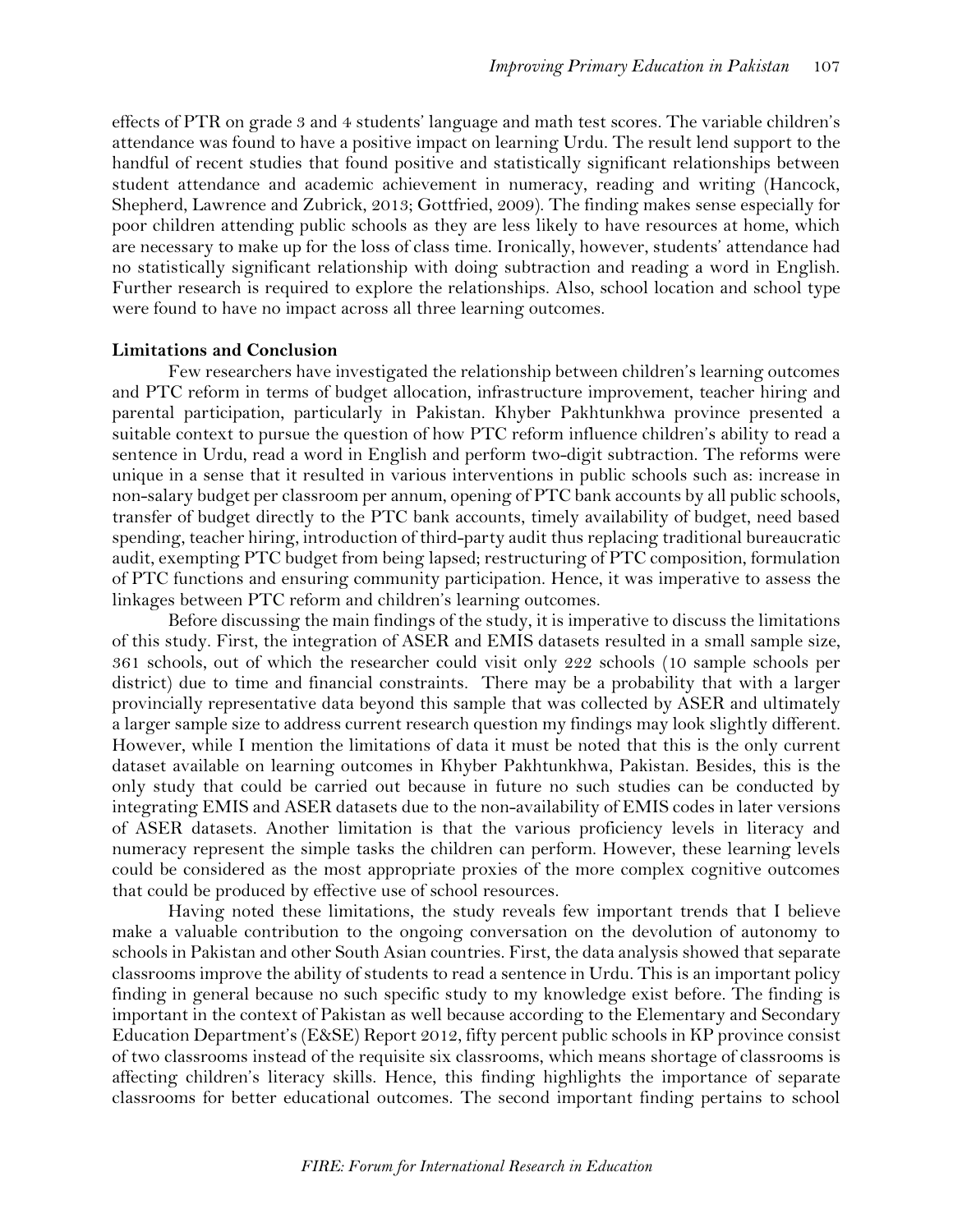size/school enrollment. The research on the effects of school size is an emerging field in the OECD countries, however, much of the focus of the researchers is on high schools. This study reveals that school size is significantly negatively associated across all three learning outcomes read a sentence in Urdu, read a word in English and perform two-digit subtraction.

The third major finding relates to multigrade schools – schools where less than six teachers teach all six grades. The study reveals that multigrade schools have a negative association with children's ability to do subtraction and read a word in English. The fourth research finding concerns positive association between high pupil-teacher ratio in grades 3 to 5 and students' ability to do subtraction and read a word in English. A likely explanation of this pattern is that children learn subtraction in early grades and hence an increase in PTR in grades 3-5 may have little impact on children's ability to do subtraction. Furthermore, as mentioned earlier, the dataset revealed that the PTR decreases in higher grades due to high dropout in early grades (kachi-grade 2), and that can be another plausible explanation for the finding. Finally, the study revealed that the number of days a student was present in school positively affected children's ability to read a sentence in Urdu.

The findings of this study provides vital policy input to the Government of Pakistan in particular and other developing countries in general. The issues addressed in this study are common, to a larger extent, among the South Asian countries and other underdeveloped and developing countries. The study reveals that PTCs have key impacts on learning outcomes, school productivity and return on public sector educational investment thus providing impetus for further strengthening of PTC and community participation.

# **References**

- Aina, E. O. (2001). Maximizing learning in early childhood multiage classrooms: Child, teacher, and parent perceptions. *Early Childhood Education Journal,* 28(4), 219- 224.
- Alderman, H., Orazem, P.F., and Paterno, E.M. (2001). School Quality, School Cost, and the Public-Private School Choices of Low-Income Households in Pakistan. *Journal of Human Resources, 36 (2),* 304-326.
- Alexopoulos, E. C. (2010). Introduction to Multivariate Regression Analysis**.** *Hippokratia, 14 (Suppl 1): 23-28.*
- Annual Status of Education Report (ASER) (2012). Khyber Pakhtunkhwa & FATA. Idara-e-Taleemo-Agahi (ITA) Lahore Pakistan.
- Bandur, A. (2008). A study of the implementation of school-based management in Flores primary schools in Indonesia. University of Newcastle, Australia*. Journal of NTT Studies, 1(1):* 16-27.
- Barrera-Osorio, F., Fasih, T., and Patrinos, H. A. (2009). *Decentralized decision making in schools: The theory and evidence on school-based management*. Washington, DC: World Bank.
- Bruns, B., Filmer, D., and Patrinos, H. A. (2011). *Making schools work: New evidence on accountability reforms*. Human Development; perspectives. Washington, DC: World Bank.
- Chudgar, A., and Shafiq, M.N. (2010). Family, community, and educational outcomes in South Asia. *Prospects*, 40(4), 517-534.
- Cornish, L. (2009). Teaching the world's children: Theory and practice in mixed-grade classes. Paper presented at the International Symposium for Innovation in Rural Education, Armidale, Australia.
- di Gropello, E. (2006). A Comparative Analysis of School-based Management in Central America. Working Paper 72. World Bank, Washington, D.C.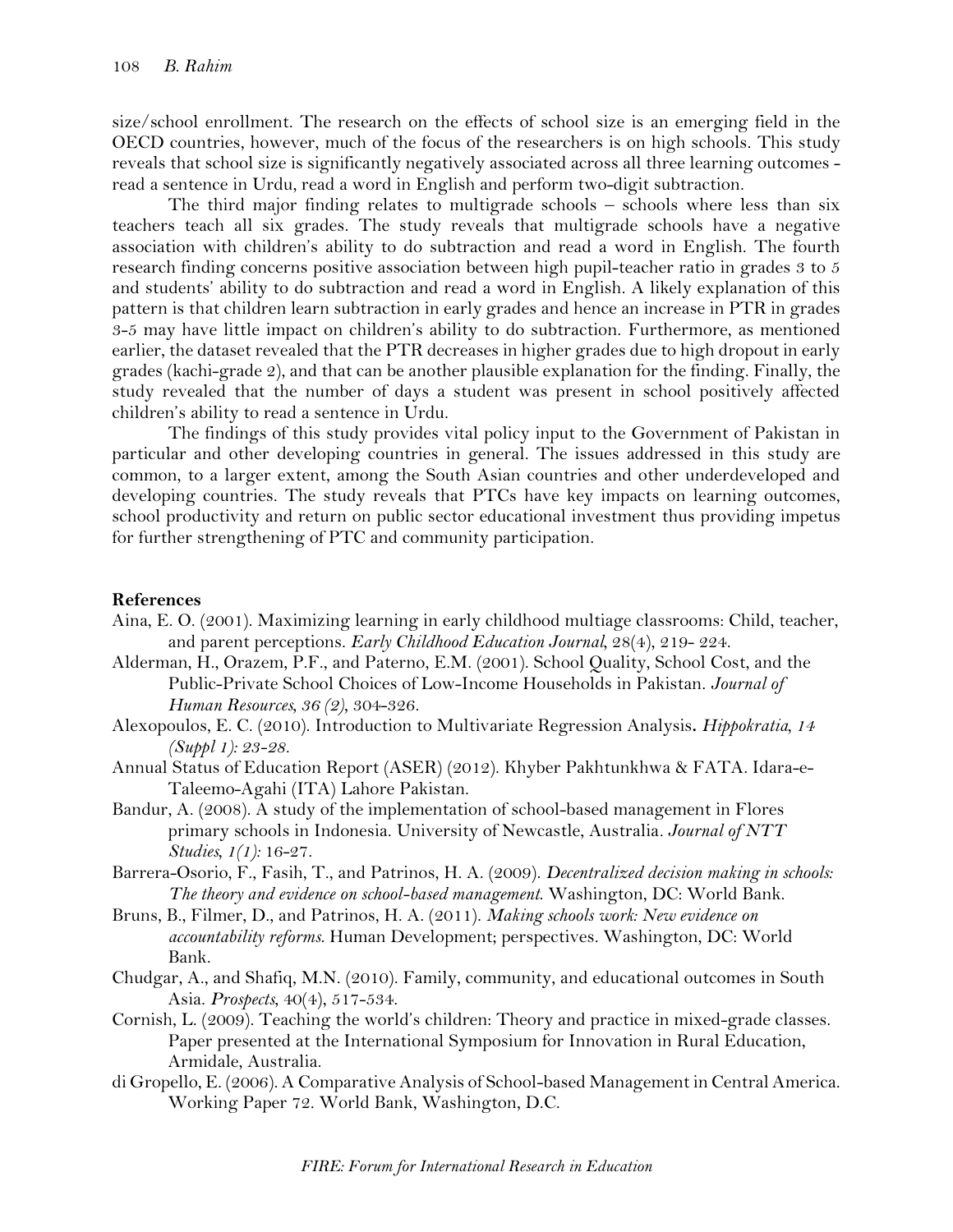- di Gropello, E., and. Marshall, J.H. (2005). "Teacher Effort and Schooling Outcomes in Rural Honduras." In *Incentives to Improve Teaching: Lessons from Latin America,* ed. Emiliana Vegas, 307–58. Washington, DC: World Bank.
- Duflo, E., Dupas, P., & Kremer, M. (2012). *School governance, teacher incentives and pupil-teacher ratios: Experimental rvidence from Kenyan primary schools* **(**NBER Working Paper No. 17939). Retrieved from http://www.stanford.edu/~pdupas/ETP\_paper.pdf
- Elementary and Secondary Education Department. (2012). *Annual Statistical Report of Government Schools.* Government of Khyber Pakhtunkhwa. Government Printing Press Peshawar.
- Elementary and Secondary Education Department. (2013). *Guide for Parent Teacher Council (PTC).* Government of Khyber Pakhtunkhwa. Reprinted by Citizen Engagement for Social Delivery (CESSD) AusAID Pakistan Collaborative Project.
- Farooqi, S.A. (2011). *Decentralization and organizational performance: The case of Pakistan local government reforms.* Paper submitted for EGPA 2011. Unpublished manuscript. University of Stirling, UK.
- Fiske, E. B. (1996). *Decentralization of education: Politics and consensus*: World Bank Publications.
- Gerard, M. (2005). Bridging the gap: Towards an understanding of young children's thinking in multiage groups. *Journal of Research in Childhood Education*, 19(3), 243-250.
- Gottfried, M.A. (2009). Evaluating the relationship between student attendance and achievement in urban elementary and middle schools: An instrumental variables approach. *American Education Research Journal*, 47 (2): 434-465.
- Gunnarsson, V., Orazem, P. F., Sánchez, M. A., & Verdisco, A. (2009). Does local school control raise student outcomes? Evidence on the roles of school autonomy and parental participation. *Economic Development and Cultural Change, 58(1):* 25–52*.*
- Hancock, K.J., Shepherd, C.C.J., Lawrence, D., & Zubrick, S.R. (2013). Student attendance and educational outcomes: Every day counts. Report for the Department of Education, Employment and Workplace Relations, Canberra. Available on http://telethonkids.org.au/media/472779/final\_report\_2013.pdf
- Hanushek, E. A., Link, S. and Woessmann, L. (2013). [Does school autonomy make sense](http://ideas.repec.org/a/eee/deveco/v104y2013icp212-232.html)  [everywhere? Panel estimates from PISA.](http://ideas.repec.org/a/eee/deveco/v104y2013icp212-232.html) *Journal of Development Economics,* Elsevier, Vol. 104(C), pages 212-232.
- Heck, R. H. (2004). *Studying educational and social policy: Theoretical concepts and research methods*. Lawrence Erlbaum Associates, Inc., publishers. Mahwah, New Jersey.
- Jimenez, E., and [Sawada,](http://econpapers.repec.org/RAS/psa494.htm) Y. (2003). Does community management help keep children in schools? Evidence using panel data from El Salvador's EDUCO program. *[Economic](http://econpapers.repec.org/article/ucpecdecc/)  [Development and Cultural Change](http://econpapers.repec.org/article/ucpecdecc/)* vol. 62, issue 2, pages 307 - 338
- Khattri, N., C. Ling, & Jha. S. (2010). *The Effects of School-Based Management in the Philippines: An Initial Assessment Using Administrative Data* (Policy Research Working Paper 5248) World Bank, Washington, DC.
- King, E. M., & Özler. B. (1998). *What's decentralization got to do with learning? The case of Nicaragua's school autonomy reform*. (Working Paper No. 9). Impact Evaluation of Education Reforms. Washington, DC: World Bank.
- Lewis-Beck M. S. (1980). *Applied regression: An introduction* (Quantitative Applications in the Social Sciences). SAGE University Paper Series on Quantitative Applications in the Social Sciences, 07-022. Newbury Park, CA: Sage.
- Little, A. (2004). Learning and teaching in multigrade settings. Background paper prepared for the Education for All Global Monitoring Report 2005, The Quality Imperative. United Nations Educational, Scientific and Cultural Organization.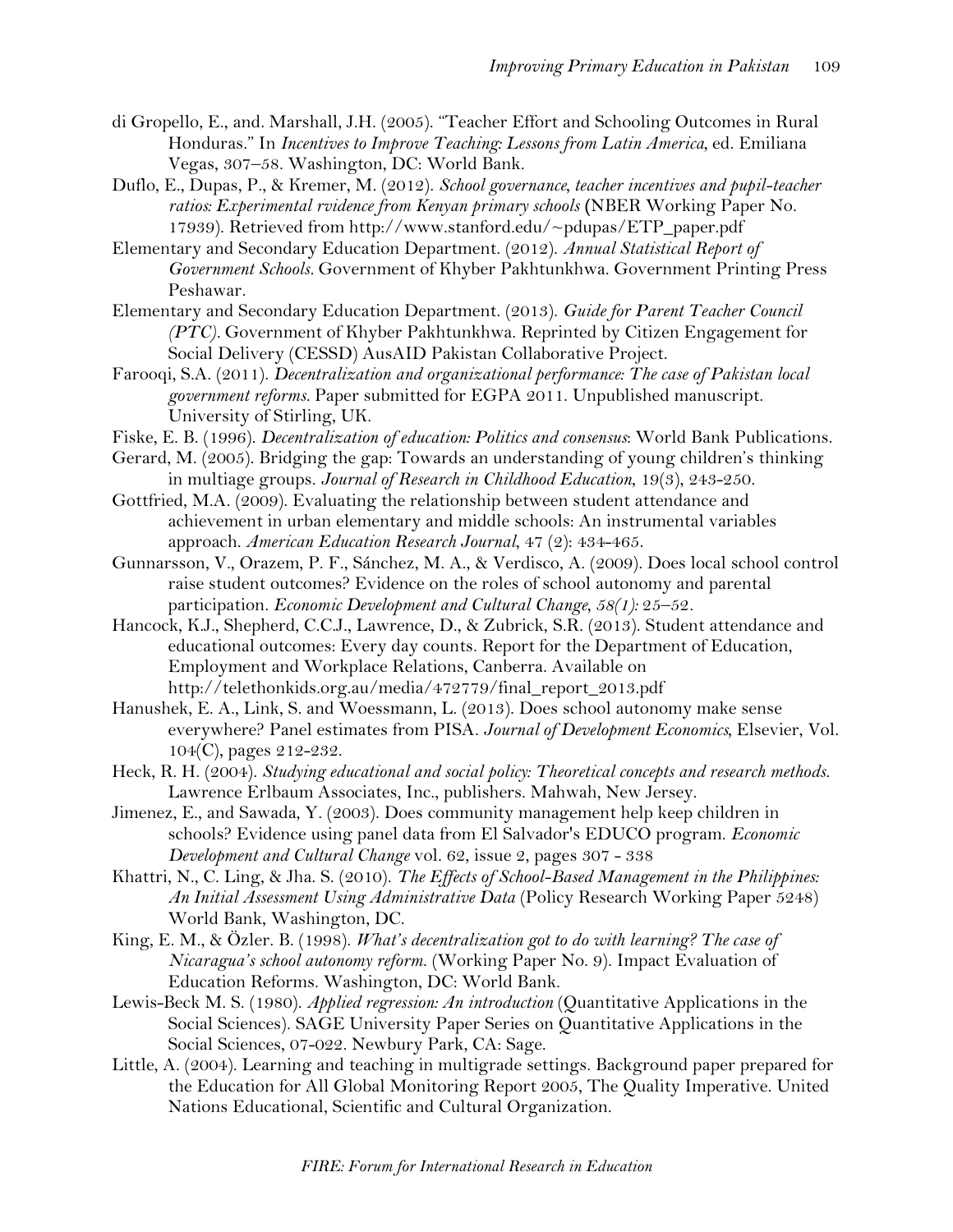Lloyd, L. (2002). Multiage classes: What research tells us about their suitability for rural schools? *Education in Rural Australia*, 12(2), 1-14.

Mariano, L. T., and Kirby S. N. (2009). Achievement of students in multi-grade classrooms: Evidence from the Los Angeles unified school district. Santa Monica, CA: RAND Corporation, 2009. Retrieved from

http://www.rand.org/pubs/working\_papers/WR685.html.

Mason, D. A., & Burns, R. B. (1996). 'Simply no worse and simply no better' may simply be wrong: A critique of Veenman's conclusion about multigrade classes. *Review of Educational Research*, 66(3), 307-322.

McEwan, P. J. (2008). Evaluating multigrade school reform in Latin America. *Comparative Education*, 44(4), 465-483.

- Ministry of Education. (1992). National Education Policy. Government of Pakistan. Retrieved from http://www.ibe.unesco.org/National\_Reports/Pakistan/nr\_mf\_pk\_1992\_e.pdf
- Nayyar-Stone, R., Ebel, R., Ignatova, S., & Rashid, K. (2006). Assessing the impact of devolution on healthcare and education in Pakistan. USAID. The Urban Institute**.** 2100 M Street, NW Washington, DC 20037.
- Ong, W., Allison, J., & Haladyna, T. M. (2000). Student achievement of 3rd graders in comparable single-age and multiage classrooms. *Journal of Research in Childhood Education*, 14(2), 205-215.
- Pradhan, M., Daniel S., Amanda B., Maisy W., Arya G., Armida A., and Rima P. A. (2014). Improving Educational Quality through Enhancing Community Participation: Results from a Randomized Field Experiment in Indonesia. *American Economic Journal: Applied Economics*, 6(2): 105-26.
- Rahim, B. (in press). Looking beyond the household: The importance of school factors in understanding elementary grade retention in rural Khyber Pakhtunkhwa, Pakistan. *Comparative and International Education.*
- Randolph K. A. and Myers L. L. (2013). Basic statistics in multivariate analysis. Oxford University Press.
- Salfi, N. A., and Saeed, M. (2007). Relationship among school size, school culture and students' achievement at secondary level in Pakistan*. International Journal of Educational Management,* Vol. 21 No. 7, 2007 pp. 606-620.
- Santibanez, L. M. (2006). School based management effects on educational outcomes. A literature review and assessment of the evidence base. Washington DC: The World Bank.

Sawada, Y., &. Ragatz. A. B. (2005). Decentralization of education, teacher behavior, and outcomes In *Incentives to Improve Teaching*, ed., E. Vegas. Washington, DC: World Bank

- Shah, D. (2003). Country Report on Decentralization in the Education System of Pakistan: Policies and Strategies. Presented *at UNESCO Seminar on Decentralization Policies and Strategies in Education.* Academy of Educational Planning and Management Ministry of Education, Government of Pakistan, Islamabad
- Suryadarma, D., Suryahadi, A., Sumarto, S., & Rogers, F.H. (2006). Improving Student Performance in Public Primary Schools in Developing Countries: Evidence from Indonesia. *Education Economics, Vol. 14 (4):* 401–429.
- Vásquez, W. (2012). Supply-side interventions and student learning in Guatemala. *International Review of Education. 58(1),* 9–33.
- Verhoest, K., Peters, B. G., Bouckaert, G., & Verschuere, B. (2004). The study of organisational autonomy: a conceptual review. *Public Administration and Development*, 24 (2), 101-118.

Williams, J. (2001). "On school quality and attainment", in Jeff Crisp, Christopher Talbot and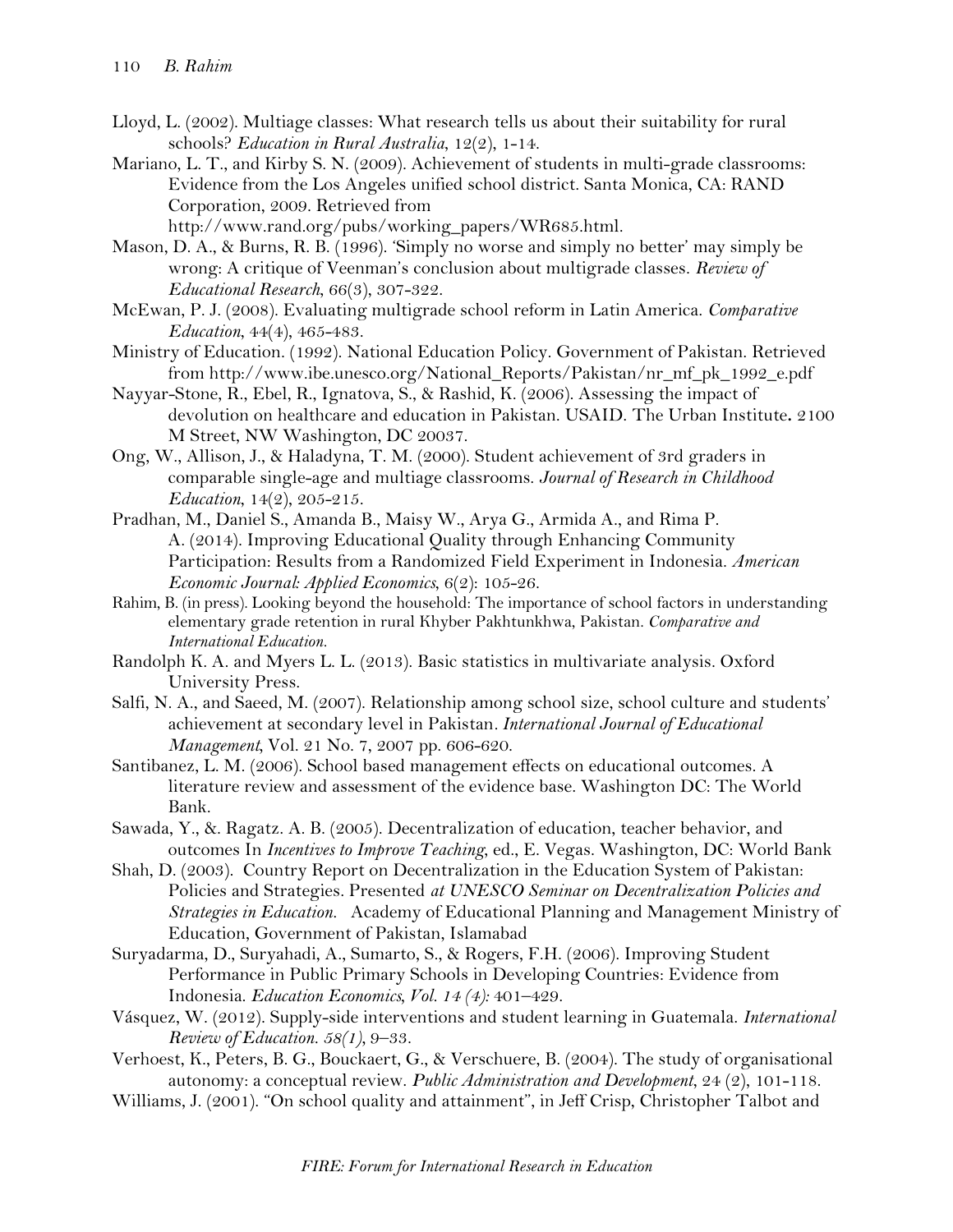Daiana B. Cipollone (eds.). Learning for a Future: Refugee Education in Developing Countries, UNHCR, Geneva.

Willms, J. D., & Somers, M. (2001). Family, classroom, and school effects on children's educational outcomes in Latin America. *School Effectiveness and School Improvement,* 12(4), 409–445.

# **Annex-I: Operationalization of Variables**

#### *Table 2: Multivariate Analysis of PTC Reform on Learning Outcomes*

The Dependent Variables have been computed as:

- a) The variable 'percentage children who read sentence in Urdu' has been calculated by dividing the number of children who can read a sentence in Urdu by total number of children sampled minus number of children who were not tested in Reading Urdu. The output was multiplied by 100.
- b) The variable 'percentage children who can do subtraction' has been calculated by dividing the number of children who can do subtraction by total number of children sampled minus number of children who were not tested in Mathematics. The output was multiplied by 100.
- c) The variable ''percentage children who read word in English' ' has been calculated by dividing the number of children who can read a word in English by total number of children sampled minus number of children who were not tested in reading English. The output was multiplied by 100.

The Independent Variables have been computed as:

- a. School size (Log): Log of number of children enrolled in schools in 2012.
- b. Pupil-Teacher Ratio (grades Kachi-2): sum of children enrolled from Kachi to grade 2 divided by number of teachers and multiplied by 100.
- c. Pupil-Teacher Ratio (grades 3-5): sum of children enrolled in Grades 3 to 5 divided by number of teachers and multiplied by 100.
- d. Multigrade: 1 refers to a school where the number of teachers is less than six indicating at least one multigrade class; all other schools (with 6 or more teachers) are defined as 0.
- e. Timely Funds: 1 indicates PTC funds were received on time in one of the three years while 0 indicates that funds were not received on time.
- f. Funds Spent: 1 indicates PTC funds were received on time while 0 indicates that funds were not received on time.
- g. Sitting Arrangements: Three dummy variables have been created that indicate whether children have separate classrooms (1=yes, 0=no), Shared Classrooms (1=yes, 0=no) and/or are Without Classroom (1=yes, 0=no).
- h. Parent's Participation: 0 represents no participation and 1 represents parents' participation.
- i. Rural: 1 refers to a rural school; 0=Urban school.
- j. Children's Attendance: 1 represents students' attendance is greater than 90% and 0 represents less than 90% attendance.
- k. Girls school = 1 refers to a girls' school;  $0=$ others
- l. Mixed school = 1 refers to a mixed school (boys' school with girls' enrolled); 0=others